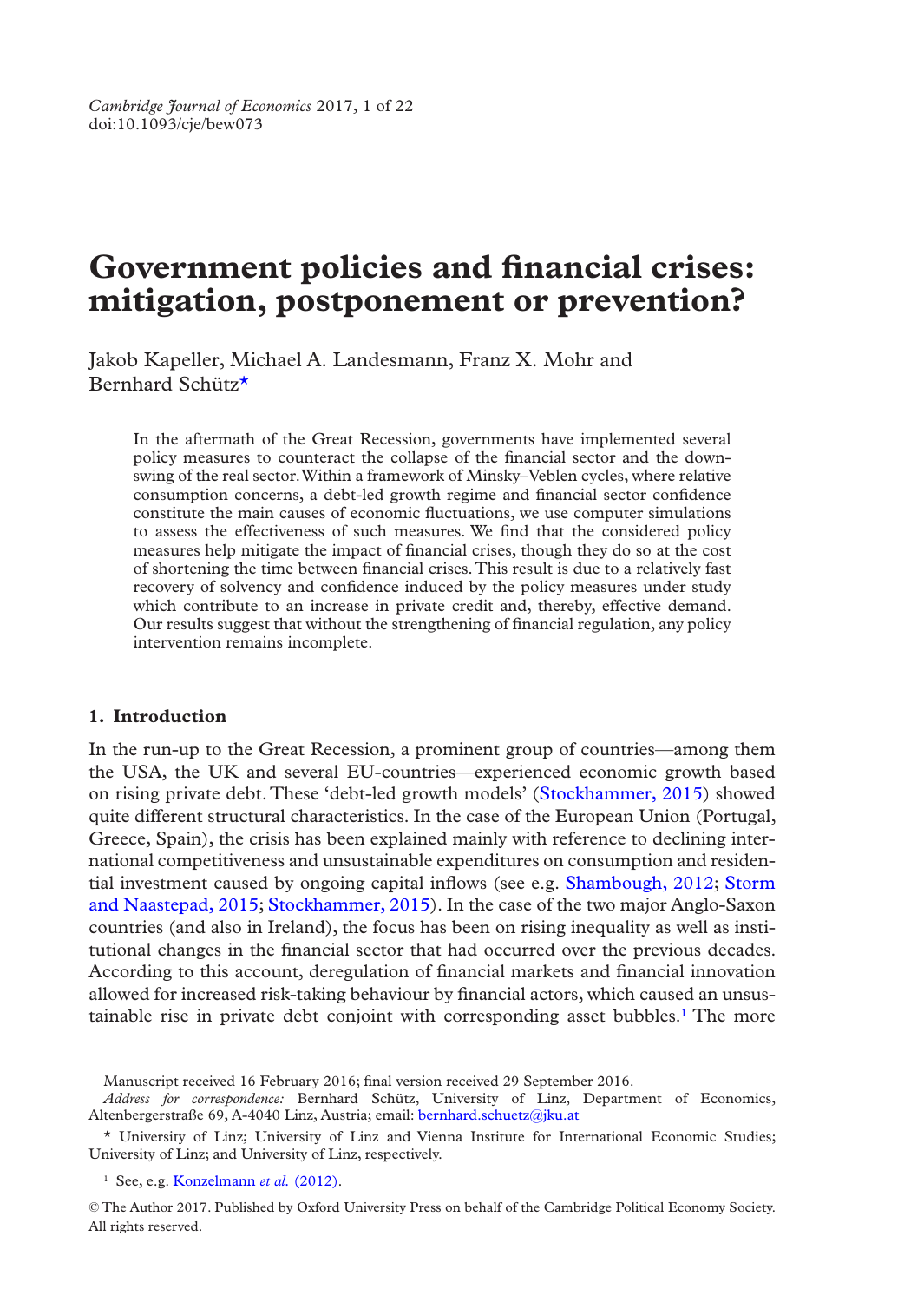### Page **2** of **22 J. Kapeller et al.**

recent interpretations of these developments closely resemble the arguments put forth by Hyman [Minsky \(1986\):](#page-20-2) [2](#page-1-0) After a period of relative stability, actors in the financial sector and governmental supervisory bodies gradually became less sensitive to the potential uncertainty and destructive dynamics associated with an increasingly complex and ever more leveraged financial system. Backed by the booming housing market, the new financial instruments that emerged in this phase initiated a positive feedback loop, which led to rising leverage ratios and increasing demand for highyielding assets. The fragility inherent in such loops became obvious as soon as expectations turned around: when the housing bubble burst, actors started to deleverage, asset prices fell and a significant part of the financial sector was threatened with bankruptcy. International contagion effects led to the transmission of financial fragility to Europe, where particularly the peripheral countries with relatively high debt positions suffered from dramatic real economy repercussions.[3](#page-1-1) The link between private credit booms and financial crises has recently also been confirmed by [Schularick and Taylor \(2012\)](#page-20-3), who find that the former are an excellent predictor of the latter.

With respect to the USA, the recent literature has put a lot of emphasis on the role of income inequality and consumer aspirations.[4](#page-1-2) This line of argument follows the narrative about relative consumption concerns as introduced by [Thorstein Veblen \(\[1899\]](#page-21-2)  [1970](#page-21-2)):[5](#page-1-3) As the incomes of many families stagnated and fell behind those of their reference groups (neighbours, family members, media images), efforts to 'keep up with the Joneses' led to falling saving rates and rising credit demand, which was willingly satisfied by a 'bubbling' financial sector in the 2000s.

Empirical evidence for the causal effect of inequality on credit growth is provided in [Christen and Morgan \(2005\)](#page-18-0) for the recent US experience. Furthermore, a number of other studies have produced empirical evidence pointing to the relevance of relative consumption concerns[.6](#page-1-4) Although debt and inequality have been rising simultaneously in many countries, all these studies have focused on the USA. Two recent studies investigate this phenomenon within a global context: Using a multi-country panel, [Bordo and Meissner \(2012\)](#page-18-1) do not find a statistically significant relationship between inequality and credit. However, [Gu and Huang \(2014\)](#page-19-0) show that once one takes into account the possibility of heterogeneous impacts across countries ('random effects model'), inequality does have a significant positive influence on credit growth in this international context.

The relationship between inequality, debt and economic fluctuations is a distinctive feature of a *Minsky*–*Veblen cycle*, as formulated by [Kapeller and Schütz \(2014\).](#page-19-1) In such a cycle, growing inequality amplifies relative consumption concerns, which leads to a fall in saving rates and rising demand for credit. Following periods of relative financial stability, banks become increasingly willing to provide these loans, which causes a consumption boom. As private indebtedness increases and households reduce spending

<span id="page-1-0"></span><sup>2</sup> See on this, e.g. [McCulley \(2009\)](#page-20-4) and [Whalen \(2007\)](#page-21-3).

<span id="page-1-2"></span><span id="page-1-1"></span><sup>&</sup>lt;sup>3</sup> See on this also [Stockhammer \(2015\)](#page-21-0).

<sup>4</sup> See [Barba and Pivetti \(2009\)](#page-18-2), [Cynamon and Fazzari \(2008](#page-19-2), [2013](#page-19-3)), [Evans \(2009\),](#page-19-4) [Frank \(2007\)](#page-19-5), [Hein](#page-19-6)  [\(2011\),](#page-19-6) [ILO and IMF \(2010\)](#page-19-7), [Kumhof and Rancière \(2010\),](#page-20-5) [Kumhof](#page-20-6) *et al.* (2012), [Rajan \(2010\)](#page-20-7), [Reich](#page-20-8)  [\(2011\),](#page-20-8) [Stiglitz \(2009\)](#page-21-4), [Stockhammer \(2012](#page-21-5), [2015\)](#page-21-0), [UN Commission of Experts \(2009\),](#page-21-6) [van Treeck \(2014\),](#page-21-7) [Weller \(2007\)](#page-21-8), [Wisman \(2009,](#page-21-9) [2013\)](#page-21-10) and [Wolff \(2010\).](#page-21-11)

<span id="page-1-4"></span><span id="page-1-3"></span><sup>&</sup>lt;sup>5</sup> See also [Duesenberry \(\[1949\] 1962\)](#page-19-8), who developed a consumer theory with similar implications.

<sup>6</sup> See [Boushey and Weller \(2006\)](#page-18-3), [Bowles and Park \(2005\)](#page-18-4), [Krueger and Perri \(2006\),](#page-20-9) [Neumark and](#page-20-10)  [Postlewaite \(1998\)](#page-20-10), [Pollin \(1988](#page-20-11), [1990](#page-20-12)) and [Schor \(1998\)](#page-20-13).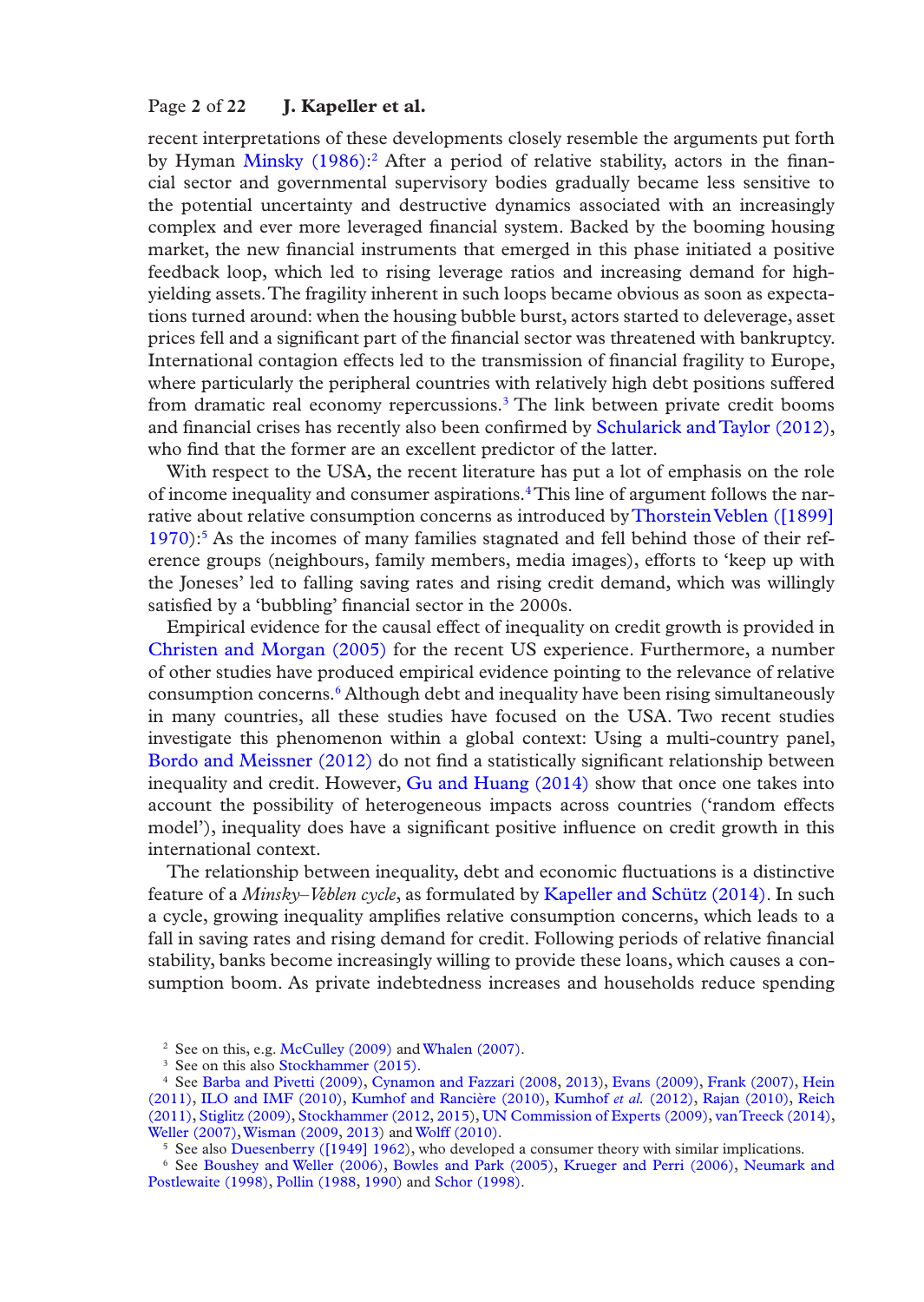### **Government policies and financial crises** Page **3** of **22**

in order to serve debt payments, demand decreases, income stops rising, households become insolvent and the economy experiences a financial crisis. Along with a period of bankruptcies, households and financial actors aim for a consolidation of their balance sheets, which leads to a period of low growth. As debt gets reduced ('deleveraging'), the financial sector regains confidence, financial innovations pick up again and regulators may be convinced that this time is different. Eventually, this will give rise to another Minsky–Veblen cycle. The claim that this chain of events can repeat itself is not very far-fetched: Also, the Great Depression was preceded by (1) a period of rising inequality, $\frac{7}{2}$  (2) rapid growth of an innovative financial sector which enabled household debt to increase, and (3) a period in which consumer durables had become the dominant driver of economic growth [\(Brown, 1997](#page-18-5); [Livingston, 2009](#page-20-14); [Wisman, 2014](#page-21-12); [Wisman and Baker 2010\)](#page-21-13).

Minsky–Veblen cycles are characterised by a specific type of debt-led growth episodes that have been observed recently. For example, the US economy appears to find itself in the aftermath of such a cycle. After a series of emergency policies, including financial sector bailouts, fiscal stimuli and changes in legislature, employment has been recovering in the recent past, though the sustainability of this recovery is still subject to controversial debate. European policymakers have reacted differently to the crisis. They follow a much more restrictive fiscal policy stance, being late both with the use of 'unorthodox' monetary policy measures like quantitative easing as well as in bank restructuring and bank consolidation. The result is a prolonged period of stagnation for the larger part of the continent with virulent economic crises in Europe's periphery. It therefore remains an important question what economic policy can do in the aftermath of such a financial crisis to mitigate the immediate consequences and to prevent future crises. In order to deal with this question, we proceed as follows: Section 2 discusses economic policy measures undertaken following the onset of the financial crisis in 2007. Section 3 examines these measures by building on a theoretical framework initially proposed by [Kapeller and Schütz \(2014\).](#page-19-1) The final section contains concluding remarks.

#### **2. The Great Recession and government policies: an overview**

This section provides a broad overview on policy measures implemented in the aftermath of 2007. Passed in October 2008, the *Troubled Asset Relief Program* (TARP) was the first public measure introduced to counteract the immediate consequences of the financial crisis in the USA. Initially, Congress authorized a \$700 billion program to stabilize the financial sector through the purchase and insurance of troubled assets as well as the direct purchase of equity of financial institutions themselves. The size of the program was later reduced to \$475 billion. Further funds were used to stabilize the automotive industry through equity purchases and to support struggling families in avoiding foreclosure through loan modifications that reduce monthly payments to affordable levels (see [Table 1\)](#page-3-0).[8](#page-2-1)

According to the [IMF \(2011\)](#page-19-9), the total disbursements for bailing out banks until March 2011 amounted to 5.2% of US GDP (of which 1.8% could be recovered until

<span id="page-2-0"></span><sup>7</sup> See also [Piketty \(2014\)](#page-20-15).

<span id="page-2-1"></span><sup>8</sup> See [US Department of the Treasury \(2015\).](#page-21-14)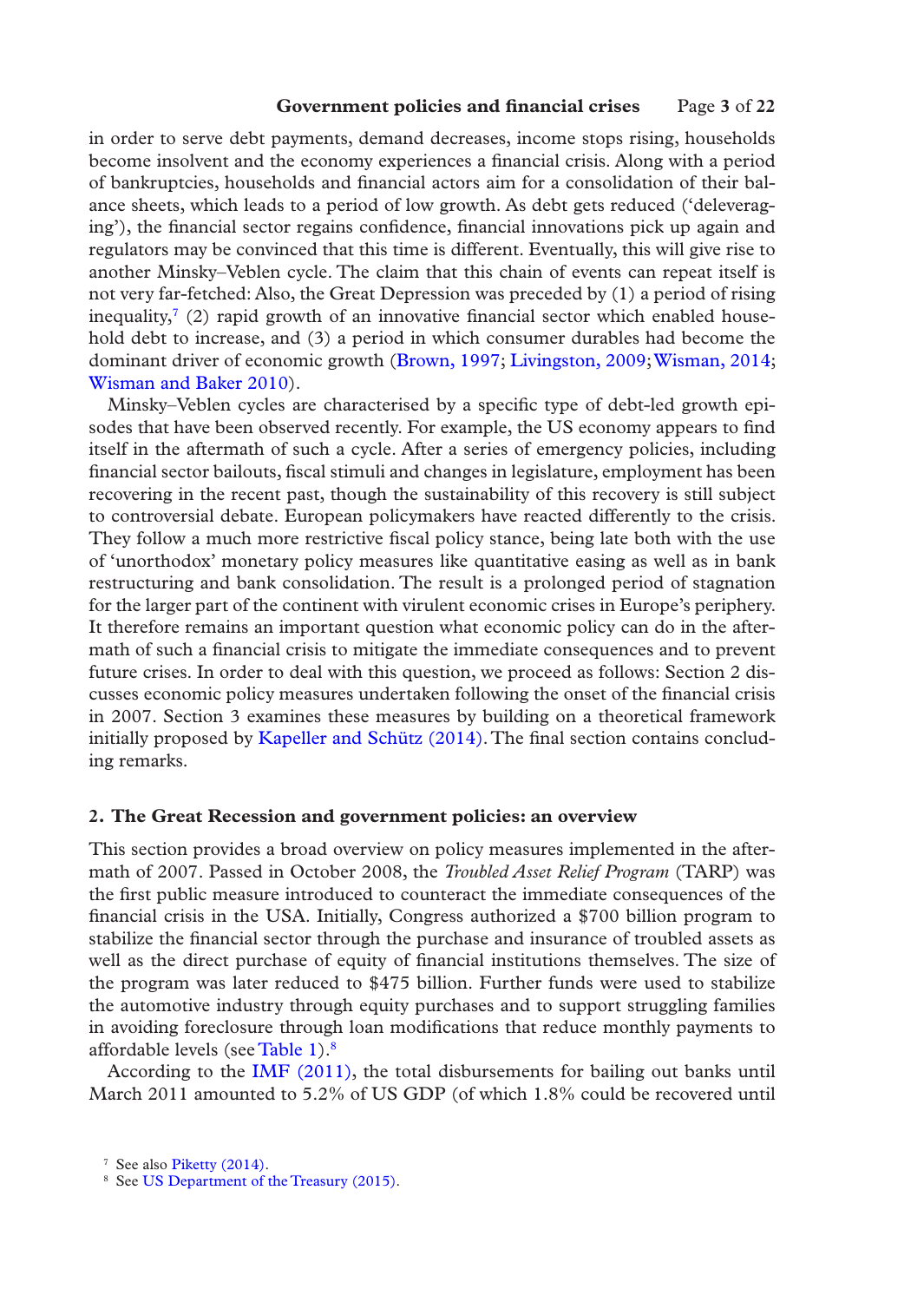#### Page **4** of **22 J. Kapeller et al.**

that date). See [Table 2](#page-3-1) for a comparison of selected countries. In September 2016, total TARP obligations are reported at \$457 billion, where \$434 billion have been actually disbursed. Total funds recouped in the meantime amount to \$442 billion ([US Department of the Treasury, 2016](#page-21-15)).[9](#page-3-2)

Following financial sector bailouts, in 2009 the US government passed the *American Recovery and Reinvestment Act* (ARRA) as a fiscal stimulus package accounting for a total of \$787 billion (5.5% of US GDP). It consisted of personal transfers, tax cuts, transfers to state and local governments as well as infrastructure expenditures (see [Table 3](#page-4-0)).

These two major packages differed with respect to their main purposes. While TARP was mainly aimed at stabilizing the financial sector, ARRA was intended to bring the economy out of a deep recession and reduce unemployment. Any assessment of their impact therefore depends on how they succeeded in achieving these distinct goals. Such an analysis is complicated by the problem that it is difficult to evaluate these programs in isolation from other policy measures, such as interest rate changes and the introduction of unconventional policies by the Federal Reserve. Keeping this limitation in mind, it has become the general perception that TARP did help stabilize the financial sector (see, e.g. [Mishkin, 2011;](#page-20-16) [Swagel, 2015\)](#page-21-16).

|                                                  | Denoted amount (in billion) Share of total |     |
|--------------------------------------------------|--------------------------------------------|-----|
| Stabilization of banking institutions            | \$250                                      | 53% |
| Restarting credit markets                        | \$27                                       | 6%  |
| Stabilization AIG                                | \$70                                       | 15% |
| Stabilization car industry                       | \$82                                       | 17% |
| Helping struggling families to avoid foreclosure | \$46                                       | 10% |

<span id="page-3-0"></span>**Table 1.** *Composition of the Troubled Asset Relief Program (TARP)*

*Source:* [US Department of the Treasury \(2015\)](#page-21-14).

|                           | Direct support | Recovery | Net direct cost |
|---------------------------|----------------|----------|-----------------|
| Belgium                   | 4.3            | 0.2      | 4.1             |
| Ireland                   | 30.0           | 1.3      | 28.7            |
| Germany                   | 10.8           | 0.1      | 10.7            |
| Greece                    | 5.1            | 0.1      | 5.0             |
| Netherlands               | 14.4           | 8.4      | 6.0             |
| Spain                     | 2.9            | 0.9      | 2.0             |
| UK.                       | 7.1            | 1.1      | 6.0             |
| <b>USA</b>                | 5.2            | 1.8      | 3.4             |
| Average                   | 6.4            | 1.6      | 4.8             |
| In billions of US dollars | 1,528          | 379      | 1,149           |

<span id="page-3-1"></span>**Table 2.** *Costs for bailing out banks in % of GDP in selected countries*

*Source:* [IMF \(2011,](#page-19-9) 8).

<span id="page-3-2"></span><sup>9</sup> Considering the substantial amount of recollected disbursements, the US government's strategy seems to have been fairly successful in contrast to, e.g. similar measures undertaken in the UK (see [Culpepper and](#page-19-10)  [Reinke, 2014\)](#page-19-10).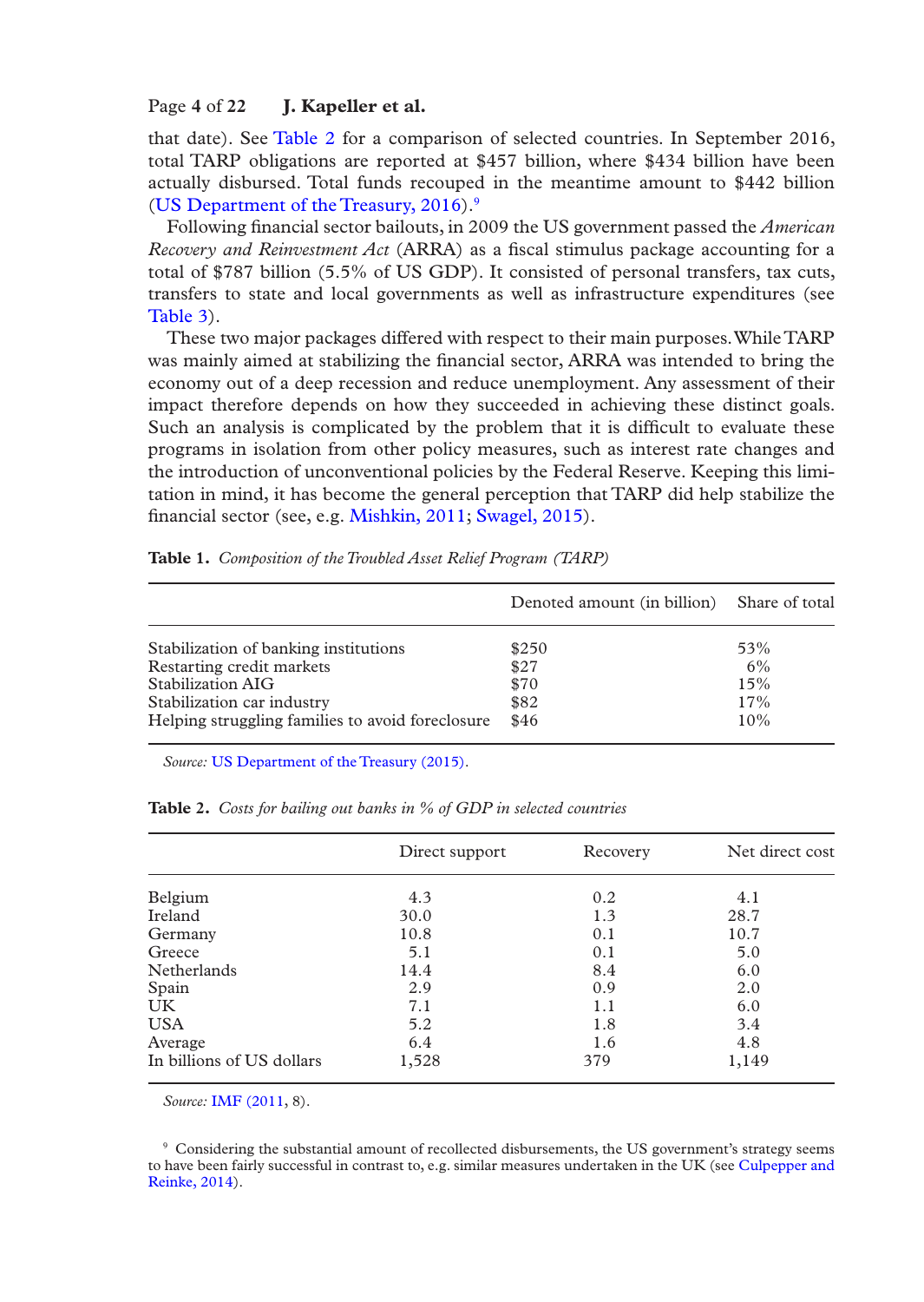|                                                            | Funding committed<br>(in billions) | Percentage of total<br>funding |
|------------------------------------------------------------|------------------------------------|--------------------------------|
| <b>Transfers to persons</b>                                | \$271                              | 34.7%                          |
| Unemployment insurance                                     | \$224                              | 28.6%                          |
| <b>Tax cuts</b>                                            | \$190                              | 24.3%                          |
| Higher income tax cuts                                     | \$72                               | $9.2\%$                        |
| Lower and middle-income tax cuts                           | \$64                               | $8.2\%$                        |
| Business and other tax incentives                          | \$40                               | $5.1\%$                        |
| Transfers to state and local governments                   | \$174                              | 22.2%                          |
| Divided equally between Medicaid and<br>education          |                                    |                                |
| Infrastructure and other direct spending                   | \$147                              | 18.8%                          |
| Non-traditional infrastructure, including<br>green economy | \$109                              | 13.9%                          |
| Traditional infrastructure                                 | \$38                               | 4.9%                           |

<span id="page-4-0"></span>**Table 3.** *Components of the2009 ARRA stimulus program*

*Source:* [Pollin \(2012](#page-20-17), 173); based on data from [Blinder and Zandi \(2010\)](#page-18-10).

The fact that it took a while for the US unemployment rate to come close to pre- $2007$  levels<sup>[10](#page-4-1)</sup> has led several scholars to question the impact of ARRA. [Taylor \(2011\)](#page-21-17) argues that, similar to two other fiscal spending initiatives in the 2000s, it was ineffective, because households as well as states and local governments largely saved the granted transfers and tax rebates. [Aizenman and Pasricha \(2013\)](#page-18-6) point out that when looking at consolidated fiscal expenditures, the stimulus was close to zero, since state and local governments reduced their expenditures by about the same amount as the expansion put into effect by the federal government. According to their study, if only consolidated fiscal expenditure is taken into account, the US fiscal stimulus ranks among the lower third of OECD countries, which have implemented similar measures.

[Pollin \(2012\)](#page-20-17) concludes from a review of the evidence and the related empirical literature on fiscal multipliers, that ARRA relied too heavily on tax cuts (24%; see [Table 3](#page-4-0)) and too little on direct spending initiatives, which have considerably higher fiscal multipliers.<sup>11</sup> Concerning the quantitative importance of transfers to households and local governments, he emphasizes that although they did not produce additional net spending, they secured a floor to a potential further fall in aggregate demand and thereby prevented the latter from collapsing. The latter point is confirmed by [Chodorow-Reich](#page-18-7) *et al.* (2012) and [Wilson \(2012\),](#page-21-18) where the former find that transfers to state governments—almost all of which have balanced budget requirements—had substantial employment effects and the latter estimates that ARRA saved about 2.1 million jobs (1.6% of pre-ARRA total nonfarm employment).

Support for this conjecture comes from the European experience, where a much more hesitant government response to the crisis led to a double-dip recession and a much more prolonged period of deleveraging than in the USA. Between 2009Q1–2010Q1, annual growth of consolidated fiscal spending was already negative in Greece  $(-14\%)$ ,

<span id="page-4-1"></span><sup>&</sup>lt;sup>10</sup> In August 2016 it stood at 4.9% (June 2006: 4.6%), while at its peak it had been at  $10\%$  in 2009 ([Bureau of Labor Statistics, 2016](#page-18-8)).

<span id="page-4-2"></span><sup>&</sup>lt;sup>11</sup> See the [Congressional Budget Office \(2011\)](#page-18-9) for a possible range of multipliers across different types of spending.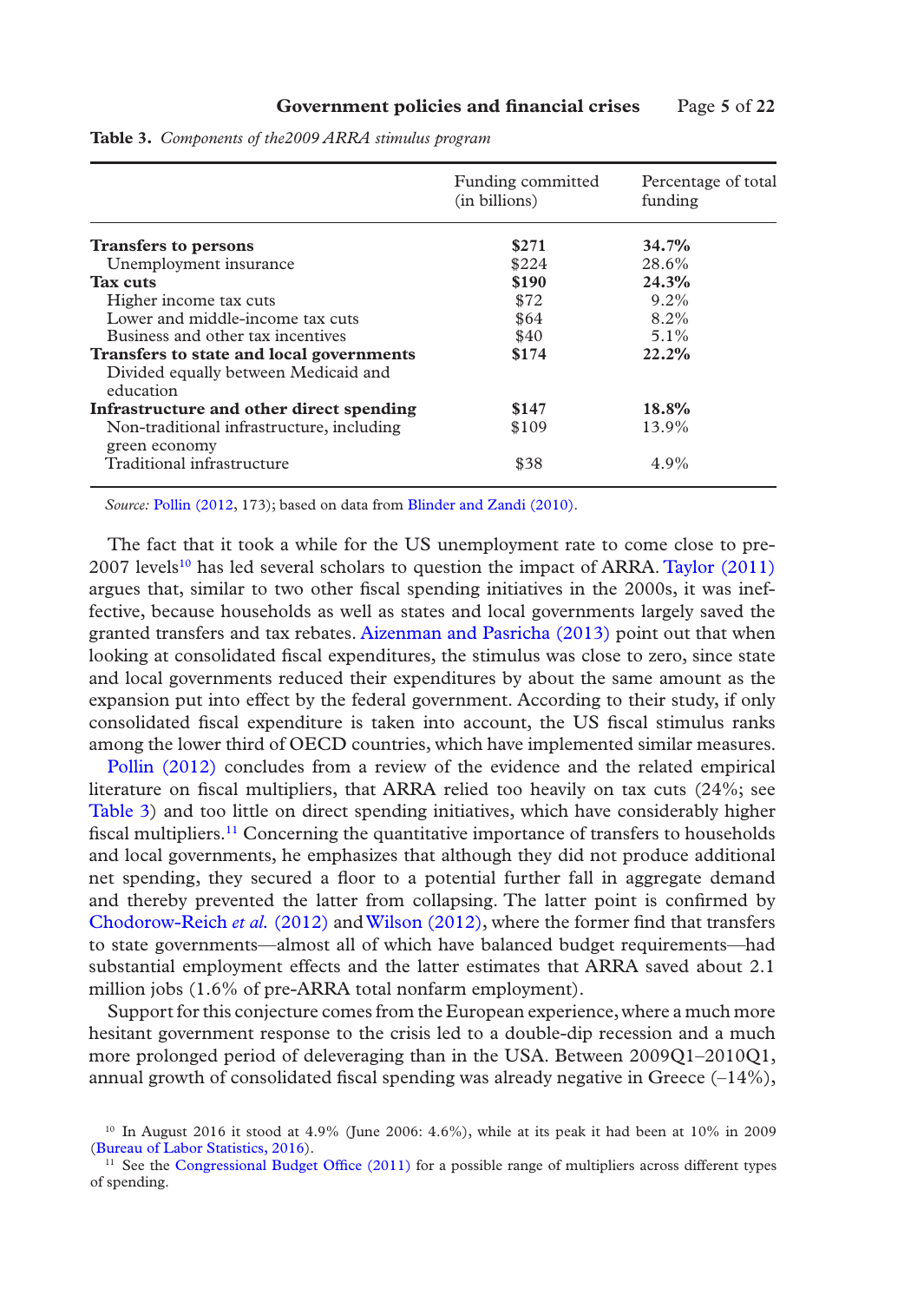#### Page **6** of **22 J. Kapeller et al.**

Iceland  $(-7.9\%)$ , Ireland  $(-3.4\%)$ , Poland  $(-1.3\%)$ , Austria  $(-1.2\%)$  and Italy  $(-0.95\%)$ ([Aizenman and Pasricha, 2013](#page-18-6)). While during that period other European economies increased fiscal spending, almost all European countries started to focus on reducing their deficits under the impression of the rise in public debt levels (partly due to financial sector bailouts).<sup>12</sup> At the beginning of 2016, unemployment in the European Union stood at 8.8%, compared to 4.9% in the USA.<sup>[13](#page-5-1)</sup>

# **3. Government policies within a Minsky–Veblen cycle: breaking the cycle vs. bolstering its impact**

The policies discussed in the previous section were directed at preventing the financial system from collapsing (TARP) and ending the recession (ARRA). From a Minskyan perspective, this means that these measures were directed at mitigating the consequences of the crisis, without addressing the need to prevent the occurrence of a next. However, if the regulatory environment does not change, the next boom-bust cycle is likely to begin once investor confidence and bank balance sheets have recovered sufficiently. Therefore, without substantial institutional changes including tighter and more effective regulatory measures, these governmental policies contribute to a boombust-bailout-boom cycle, as sketched by [Crotty \(2009,](#page-19-11) 563): '[The] evolution [of the financial sector] has taken the form of cycles in which deregulation accompanied by rapid financial innovation stimulates powerful financial booms that end in crises. Governments respond to crises with bailouts that allow new expansions to begin. As a result, financial markets have become ever larger and financial crises have become more threatening to society, which forces governments to enact ever larger bailouts.'

This claim can be illustrated by a simple model: We build on the theoretical model initially developed by Kapeller and Schütz  $(2014)$  and add a government sector.<sup>14</sup> For a full representation of the model, including a complete list of equations, see the online appendix[.15](#page-5-3) In order to capture the core properties of Minsky–Veblen cycles, we assume that households can be divided into three groups: two groups of worker households and the capitalist households representing the sole owners of firms and banks. In each period, aggregate output (*Y*) is equal to the sum of consumption demand by worker households of type 1  $(C<sub>i</sub>)$ , type 2  $(C<sub>i</sub>)$  and capitalist households  $(C<sub>i</sub>)$ , as well as realised investment (*I*) and government expenditure (*G*):

$$
Y_t = C_{1,t} + C_{2,t} + C_{c,t} + I_t + G_t
$$
 (1)

<span id="page-5-0"></span><sup>12</sup> See on this also [Kitson](#page-20-18) *et al.* (2011).

<sup>14</sup> The initial model proposed by [Kapeller and Schütz \(2014\)](#page-19-1) combines the Minskyan notion of financial instability with the Veblenian concept of relative consumption concerns within a Post Keynesian stock-flow consistent framework (on the latter, see [Lavoie and Godley, 2002;](#page-20-19) [Godley and Lavoie, 2007](#page-19-12)). Both features have been addressed in the literature so far, but to our knowledge this is the only framework that combines them within a single model. Minskyan models usually focus on corporate investment (see, e.g. [Delli Gatti](#page-19-13)  *et al.*[, 1994;](#page-19-13) [Dos Santos, 2005;](#page-19-14) [Franke and Semmler, 1989](#page-19-15); [Keen, 1995](#page-20-20), [2013;](#page-20-21) [Meirelles and Lima, 2006;](#page-20-22) [Skott, 1994](#page-20-23); [Taylor and O'Connell, 1985;](#page-21-19) [Tymoigne, 2006](#page-21-20)), where [Palley \(1994,](#page-20-24) [1997](#page-20-25)) is the only exception that we are aware of who concentrates on consumption demand. Post Keynesian models accounting for relative consumption concerns include [Barba and Pivetti \(2009\)](#page-18-2), [Davanzati and Pacella \(2010\),](#page-19-16) [Dutt \(2005,](#page-19-17) [2006,](#page-19-18) [2008](#page-19-19), [2012](#page-19-20)), [Hein \(2012\)](#page-19-21), [Kapeller and Schütz \(2015\)](#page-19-22), [Palley \(2010\)](#page-20-26) and [Zezza \(2008\).](#page-21-21) Another distinct feature in Kapeller and Schütz (2014) is the possibility of household bankruptcies.

<span id="page-5-3"></span><sup>15</sup> The online appendix is available at the journal web page.

<span id="page-5-2"></span><span id="page-5-1"></span><sup>&</sup>lt;sup>13</sup> OECD labour market statistics for Q1 2016.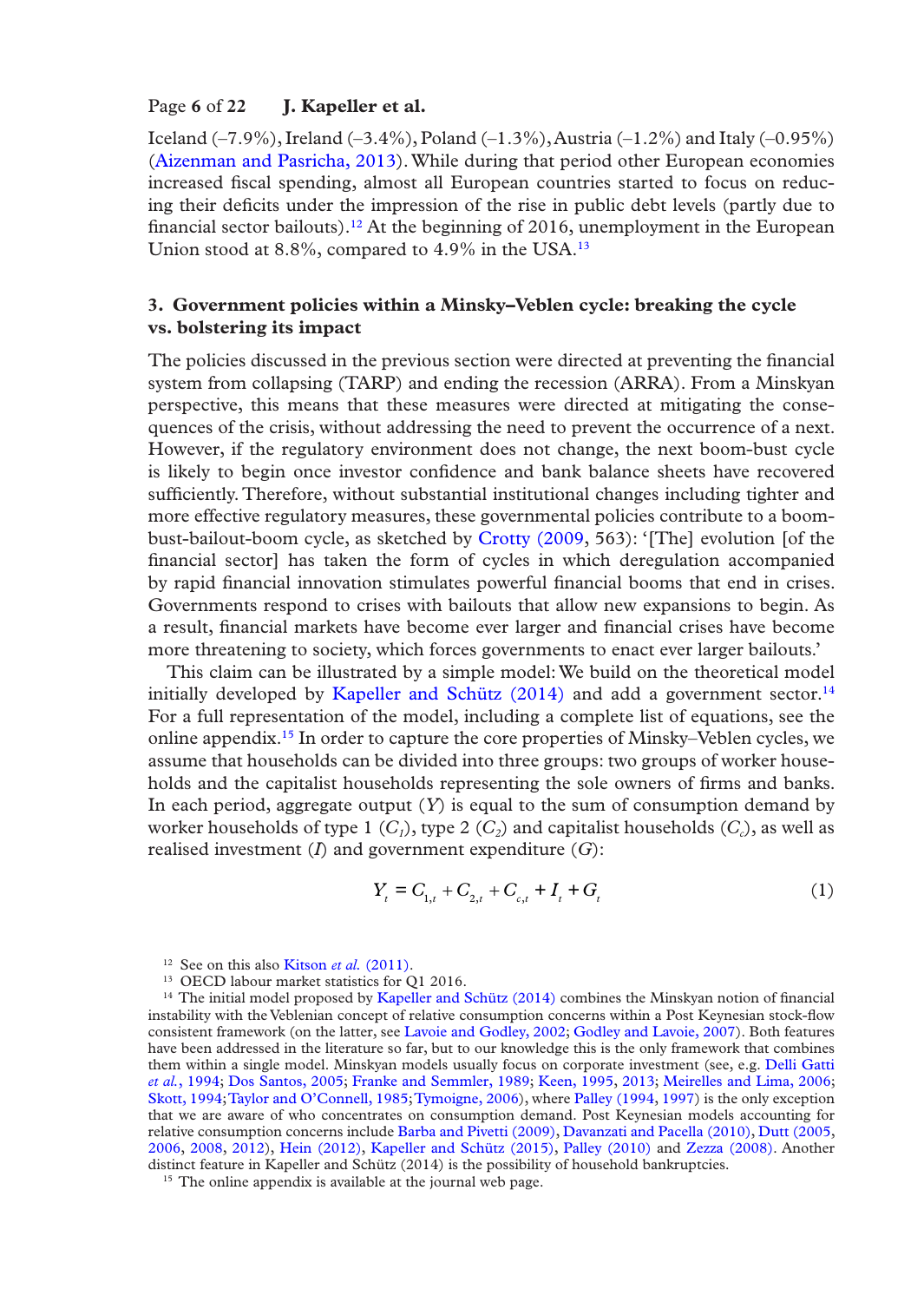#### **Government policies and financial crises** Page **7** of **22**

For simplicity we assume that worker households initially consume all of their income while capitalist households save part of it. Furthermore, we assume that wage income is distributed equally across the two types of worker households in the first period, where we assume that one period reflects one quarter. However, in the following eight periods, the second group of households experiences a loss of income relative to type 1 households, whose share in national income remains constant. Moreover, we assume that the second group of households partly tries to keep up in consumption expenditures with the first group of households, which is reflected in the following aggregate consumption function for group 2 households:

$$
C_{2,t} = \begin{cases} Y_{2,t} & \text{for} \quad Y_{2,t} \ge Y_{1,t} \beta \\ (1-\alpha)Y_{2,t} + \alpha Y_{1,t} \beta & \text{for} \quad Y_{2,t} < Y_{1,t} \beta \end{cases} \tag{2}
$$

According to equation (2), aggregate consumption demand of type 2 households  $(C_2)$ is equal to their disposable income minus debt payments  $(Y_2)$ , i.e. wage income minus labour income tax minus interest and installment payments, $16$  as long as this income is not below that of group 1 households  $(Y_1)$ . In this context,  $\beta$  represents the ratio of the number of type 2 to type 1 households. As soon as the income of type 2 households falls behind, their consumption is given by a weighted average of their own income and average consumption of group 1 households. It is assumed that firms' supply adjusts to demand in each period.

Moreover, we assume a Minskyan financial sector that is willing to lend to type 2 households as long as their disposable income minus debt payments exceeds a threshold value, the margin of safety  $(\theta)$ . The relevant condition for judging the creditworthiness of group 2 households is defined as

$$
Y_{2,t} \ge \theta_{2,t}.\tag{3}
$$

The concept of this margin of safety is based on the theory of [Minsky \(1986\).](#page-20-2) He suggested that within periods of perceived economic stability, lenders become more confident and thereby increasingly provide credit to people with low income, i.e. the margin of safety, defined as the difference between the clients' income and his or her monthly due loan payments, decreases. Another argument for such behaviour is that lenders increasingly base their decisions on (expected) collateral values and thereby shift their focus away from the borrower's income, i.e. a lower level of income is required for a given level of credit. Also, regulations are relaxed partly due to regulatory capture and because regulators are outstripped in monitoring capacity relative to a booming financial sector. Additionally, the financial sector generates a stream of innovations that allows it to circumvent existing regulations. All of these developments may have a positive influence on the overall supply of credit and thereby also favour the supply

```
Y_{i,t} = (1 - \hat{\sigma}_w) w_{i,t} N_{i,t} + \lambda_{t-1} M_{i,t-1}, where \lambda_tr^{-1} \bigg|_{r_{L,t-1} + \phi}D
                                                                                  _{L, t}r for positive deposits
                                                                        r for negative deposits
−
                                                                                      −
                                                                            =
                                                                                          +
                                                                               \sqrt{ }ļ
                                                                         ^{1-}<sub>\Big\vert_{r_{L,t-1}}</sub>
```
<span id="page-6-0"></span><sup>&</sup>lt;sup>16</sup> Income for group i workers  $(Y_i)$  is defined as

Here,  $\sigma_w$  denotes the labour income tax rate,  $w_i$ ,  $N_i$  and  $M_i$  the wage rate, employment and deposits of type i workers, respectively,  $r_D$  and  $r_L$  the interest rate on positive deposits and negative deposits (loans) and *ϕ* the installment rate.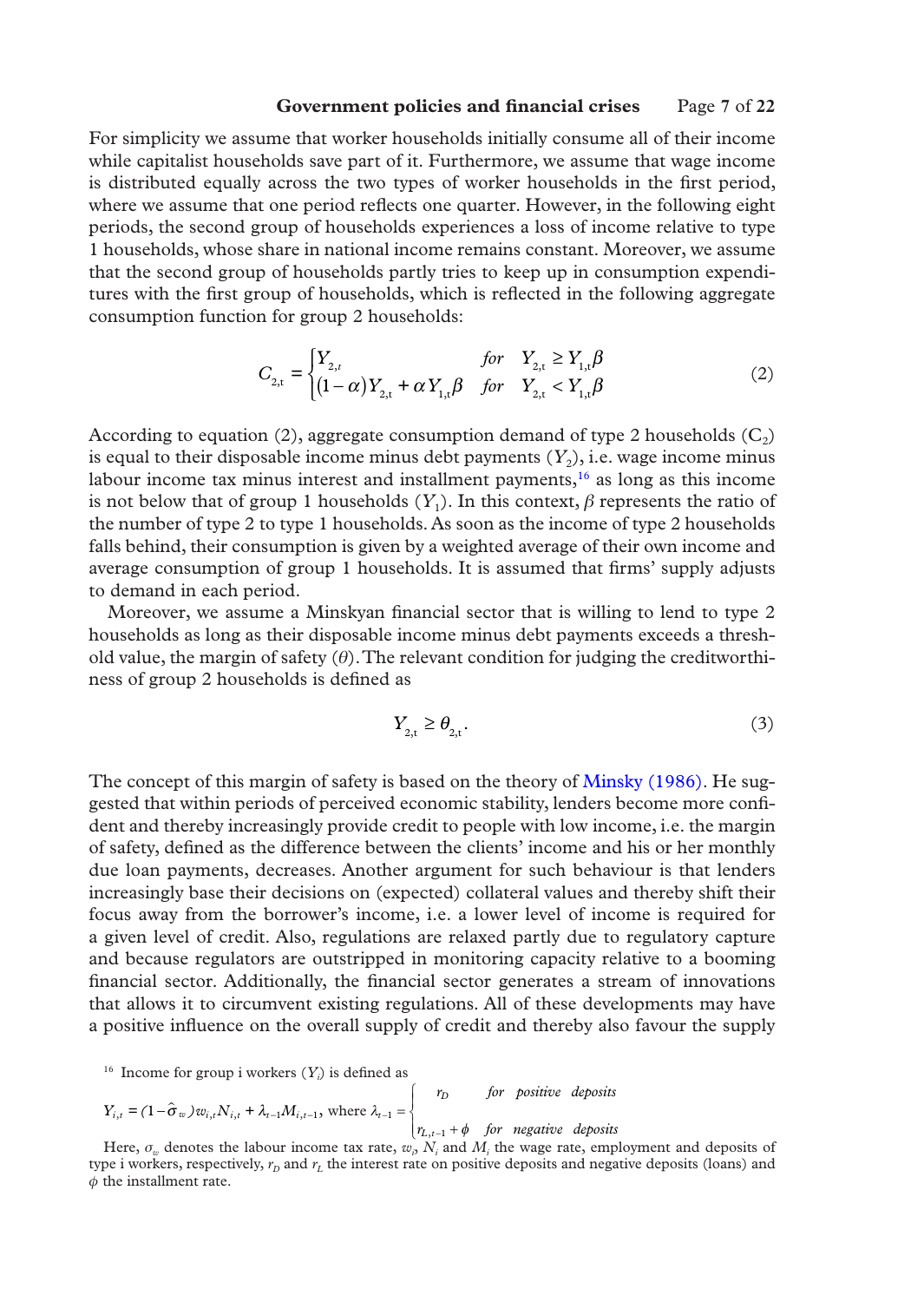### Page **8** of **22 J. Kapeller et al.**

of credit to people with low income. However, if there are signs of economic distress, a regime switch occurs and lenders become more cautious. This change is reflected by a rise in the margin of safety, which could lead to a 'sudden stop' on further lending. Our model captures this process through a simple relation: We assume that the margin of safety declines slowly within periods of perceived stability and increases rapidly within periods of economic distress. Thereby we define periods of 'perceived stability' as periods without reported bankruptcies and periods of 'economic distress' as those in which bankruptcies occur. Moreover, we assume that an increase in the leverage ratio of the financial sector (*LR*) also leads to a gradual increase in the margin of safety as it raises the sector's risk perceptions (*D*…total debt outstanding, *E*…bank equity, *M*… deposits):

$$
\theta_{i} = \theta_{i-1} \left( 1 + \mu_{i} \right) + \xi \Delta LR_{i-1}
$$
\n
$$
\mu_{i} = \begin{cases}\n-\gamma \text{ for perceived stability} \\
\tau \text{ for economic distances} \end{cases}, \quad \tau >> \gamma
$$
\n
$$
LR_{i} = \frac{D_{i}}{E_{i}}, \text{ D denotes the amount of negative deposits } (M < 0)
$$

Bankruptcy, i.e. the inability to service debt, occurs once debt payments exceed disposable income minus subsistence-level consumption, where the latter is the absolute lower bound of consumption:  $Y_{2,t} < C_{2,t}^{\min}$ . If this situation occurs, banks have to write off a certain proportion of the dept of type 2 households (*cancel*<sub>2</sub>):

*t*

$$
cancel_{2,t} = \chi_t \cdot \left(-M_{2,t}\right)
$$
\n
$$
\chi_t = \begin{cases}\n x & \text{if } credit \text{ constrained} \text{ and } Y_{2,t} < C_2^{\min} \\
 0 & \text{otherwise}\n\end{cases}
$$
\n
$$
(5)
$$

Here  $M<sub>2</sub>$  denotes the consolidated financial balance of type 2 households, which is negative in case of indebtedness, and  $\chi$  is a parameter that takes on a positive value (*x*) if bankruptcy occurs and is equal to zero otherwise. These write-offs improve the financial situation of households, but impose losses to the banking sector, thereby reducing its equity (*E*):

$$
\Delta E_{i} = (1 - \pi_{b,t}) \Pi_{b,t} + \text{bailout}_{b,t} + \text{bailout}_{b',t}
$$
\n
$$
\text{where } \pi_{b,t} = \begin{cases} 1 & \text{for } \Pi_{b,t} \ge 0 \text{ and } E_{t} \ge \Psi \\ \vartheta & \text{for } \Pi_{b,t} \ge 0 \text{ and } E_{t} < \Psi \\ 0 & \text{for } \Pi_{b,t} < 0 \end{cases} \tag{6}
$$

In the above equation,  $\pi_b$  denotes the ratio of distributed to total bank profits  $(\Pi_b)$ . We assume that all losses  $(\Pi_b < 0)$  are retained within the banking sector and thereby reduce equity, while positive profits are fully distributed as long as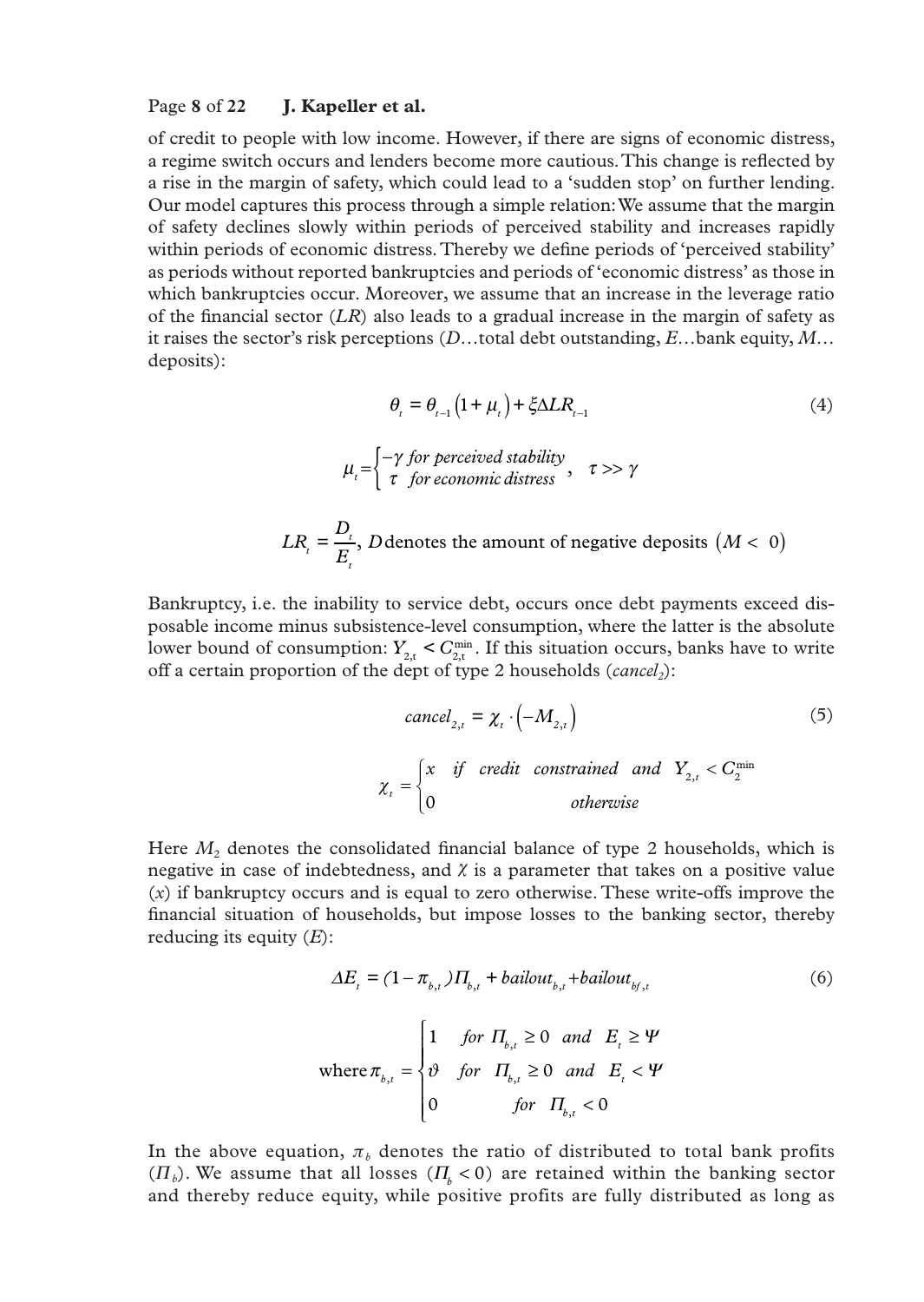equity is not below its target value  $(\Psi)$ . In the latter case they are only partially distributed  $(0 < \theta < 1)$ . Furthermore, bank equity can also be increased through government bailouts (*bailout<sub>b</sub>*) and bank fund bailouts (*bailout<sub>bt</sub>*)—a feature we discuss below.

In order to keep the model as simple as possible, we assume that the government initially runs a balanced budget financed through taxes on income. It will only incur debt in the case of extraordinary policy measures induced by a financial crisis.

Firms retain part of their profits and distribute the rest to capitalist households. Aggregate investment *I* depends positively on the utilization of production capacities (*z*, where *Y* denotes aggregate output and *Y*\* maximum output determined by the capital stock *K*), the rate of return (*R*, where  $\Pi_f$  denotes firm profits) and government expenditure  $(G)$ , where the latter enters through its impact on infrastructure, education and research (Dutt,  $2013$ ).<sup>17</sup> Moreover, it depends negatively on the leverage ratio of the financial sector (*LR*). The latter allows us to account for the fact that deteriorations of banks' balance sheets lead to tighter credit conditions for firms and, hence, less investment.

$$
I_{i} = i_{0} + i_{1}z_{i-1} + i_{2}R_{i-1} + i_{3}G_{i-1} - i_{4}LR_{i-1},
$$
\n
$$
\text{where } z_{i} = \frac{Y_{i}}{Y_{i}^{*}}, Y_{i}^{*} = vK_{i}, R_{i} = \frac{\prod_{j,i}}{K_{i}}
$$
\n
$$
(7)
$$

 $\sum_{t}$ ,  $\sum_{t}$   $\sum_{t}$ The introduction of relative consumption concerns and the specific model of the banking sector give rise to boom and bust cycles. Subsistence-level consumption and the possibility of household bankruptcies thereby establish some kind of floor for the economy. Different policies subsequently modify this floor and generate different tra-

jectories of economic recovery. These are analysed in the following.

#### *3.1. The laissez-faire scenario*

The first variant of the model gives the same basic result that [Kapeller and Schütz](#page-19-1)  [\(2014\)](#page-19-1) have referred to as Minsky–Veblen cycles in the absence of any government intervention: As can be seen in [Figure 1,](#page-9-0) which shows the development of GDP and its components, the fall in wages of group 2 households within the first eight periods (see [Figure 2\)](#page-9-1) leads to a rise in GDP. This is because workers' total consumption declines only marginally due to relatively loose credit financing. At the same time, lower wages increase the rate of profit for firms. This leads to higher investment, higher firm profits and rising bank profits resulting from higher interest payments of group 2 households. These profits again increase the consumption of capitalist households.[18](#page-8-1) This debt-led growth phase fades within 50 periods as group 2 households eventually start reducing consumption due to rising debt payments.[19](#page-8-2) The reduction in spending gradually leads to a recession, which turns into a financial crisis around period 60 as soon as banks stop or restrict lending when group 2 households' disposable income minus

<span id="page-8-0"></span><sup>&</sup>lt;sup>17</sup> For the empirical evidence, see [Mazzucato \(2014\).](#page-20-27)

<span id="page-8-2"></span><span id="page-8-1"></span><sup>&</sup>lt;sup>18</sup> This dynamics is similar to the one obtained in [Palley \(1994](#page-20-24), [1997](#page-20-25)).

<sup>19</sup> [Kapeller and Schütz \(2015\)](#page-19-22) have also called this debt-led growth phase a 'consumption-driven profitled regime'.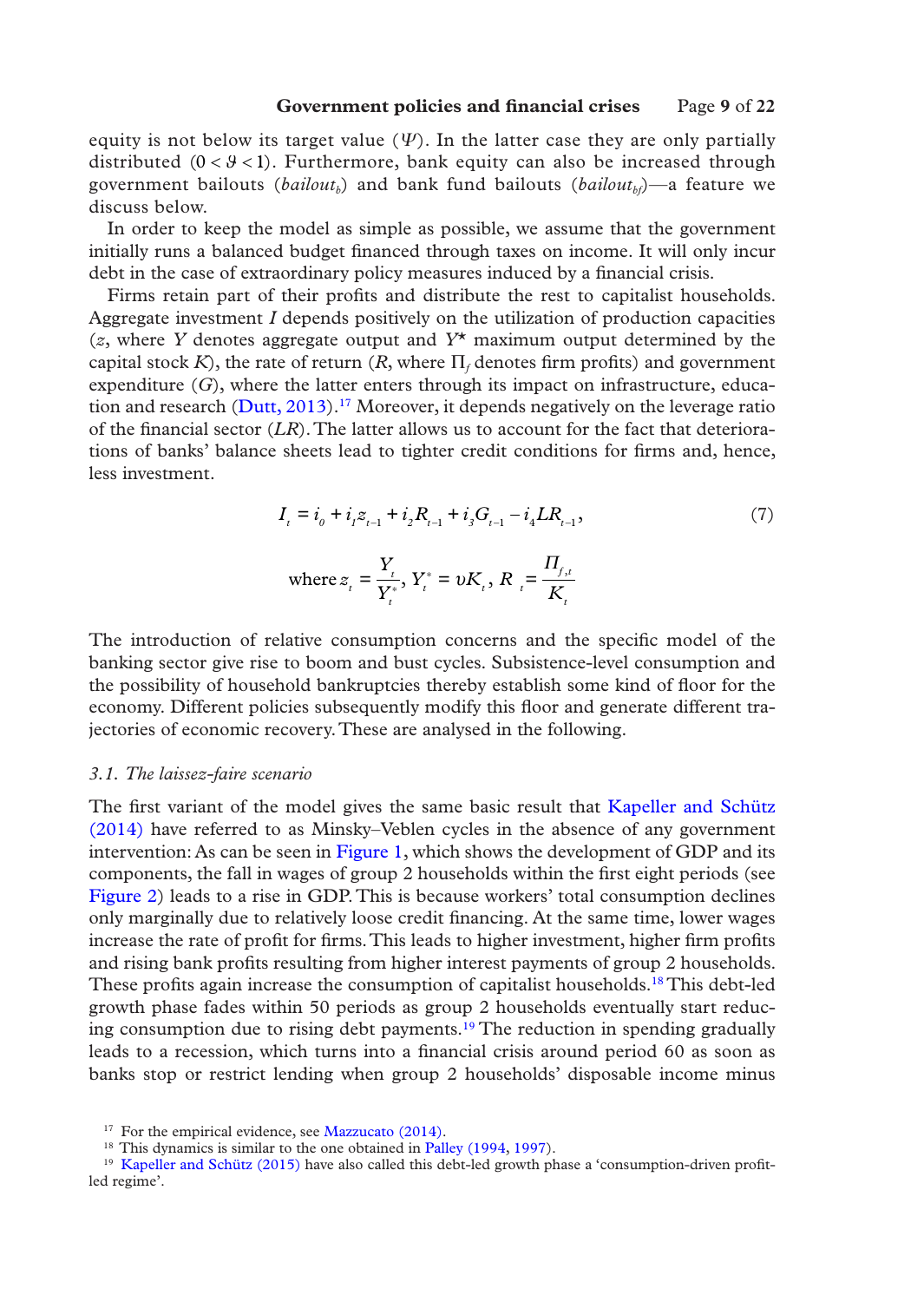



**Fig. 1.** Simulation results for the laissez-faire scenario: main aggregates (vertical axis: absolute values of GDP and its components)

<span id="page-9-0"></span>

<span id="page-9-1"></span>**Fig. 2.** Simulation results for the laissez-faire scenario: Income of type 2 households and margin of safety (logarithmic scale)

debt payments falls below the margin of safety (see [Figure 2](#page-9-1)). When households face such a 'sudden stop', they are forced into bankruptcy and reduce their consumption spending to the subsistence level. The resulting drop in consumption leads to a downfall in GDP. In consecutive periods of bankruptcy, banks have to write off some portion of their outstanding loans, which reduces their equity and drives up their leverage ratio. In this period of economic distress, the margin of safety increases strongly, which cuts off group 2 households from the credit market for an extended period of time as recovery of confidence occurs only gradually. Government spending also drops sharply as tax revenues decrease and—by assumption in this scenario—the government pursues a balanced budget. Falling capacity utilization, falling rates of return and falling government spending also reduce investment, which is further depressed by tighter credit provision due to equity losses in the banking sector.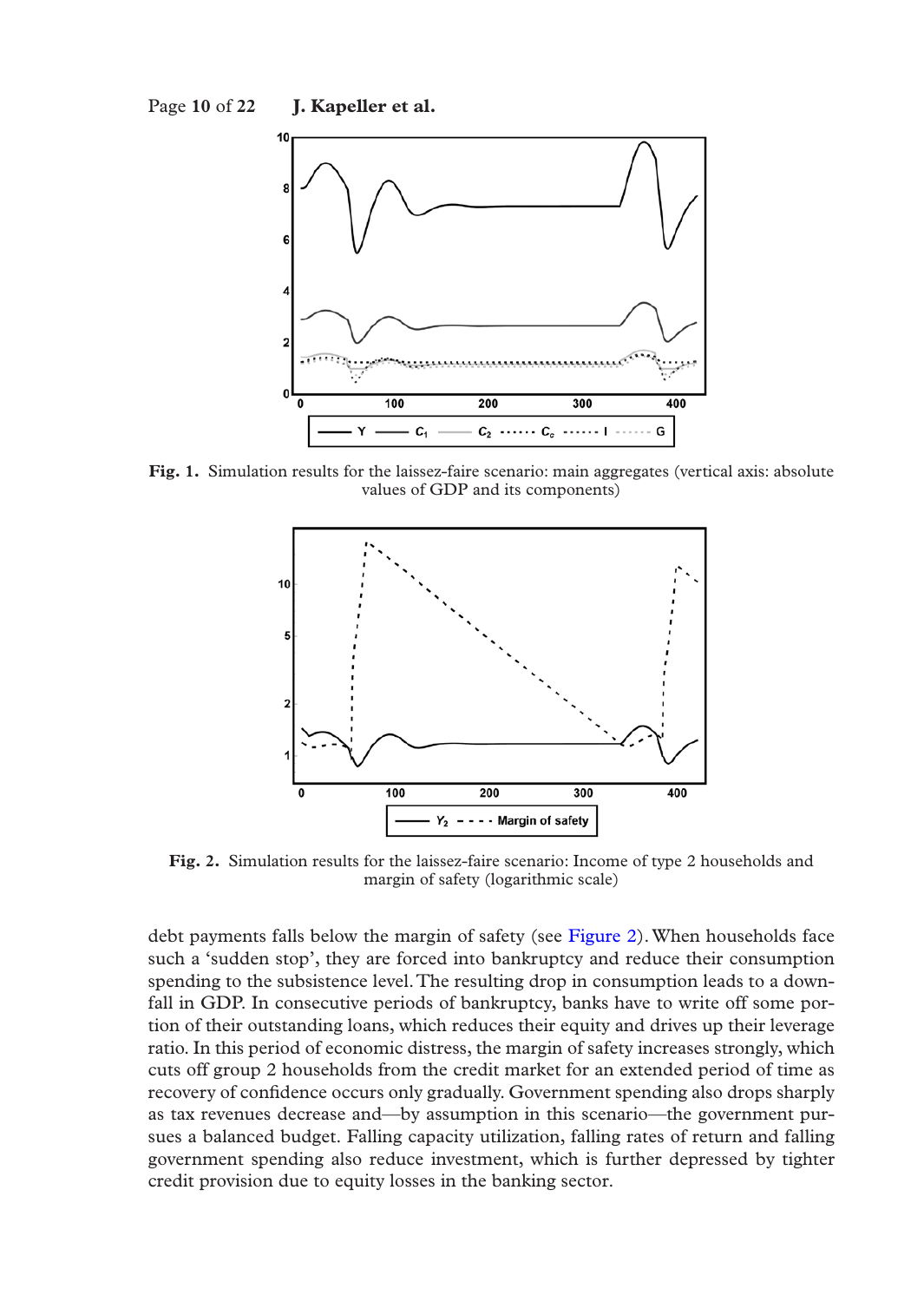#### **Government policies and financial crises** Page **11** of **22**

The period of bankruptcies ends when, due to the enforced debt write-offs, the remaining debt of type 2 households has reached a level at which they can service debt payments out of current income again (around period 70). In turn, the economy recovers as gradual repayments decrease the debt burden of type 2 households and relatively more is spent on consumption than on debt payments. Bank equity also recovers as bank profits become positive again. As investment and government expenditure also pick up, the economy recovers and GDP reaches its pre-crisis level (around period 100). This follow-up boom and the subsequent recession are part of the cyclical adjustment process that leads to a new temporary level of GDP from about period 190, which is significantly lower than its initial level, since in this scenario the recovery is wage led in the absence of consumer credit. Hence, if credit dynamics does not kick in, redistribution towards profits will depress consumption more than it encourages investment (see [Kapeller and Schütz, 2015\)](#page-19-22).

In this temporary period of stability, group 2 households are cut off from consumer credit. However, as time goes by, the Minskyan dynamics discussed above return (around period 340). This is reflected in the gradual decline in the margin of safety, as shown in [Figure 2](#page-9-1). Once the margin of safety has declined sufficiently, the next debtled boom sets in and dynamics repeats itself in the same manner. What can be seen from this scenario is that the downfall from a credit-led boom comes in two phases. First, there is the immediate impact of a credit constraint on the segment of the household sector which has been considered to be bankrupt; a situation similar to the US sub-prime crisis. Second, the impact of defaults, of a downturn in GDP and the fall in profits of the banking sector leads to a sharp deterioration of the balance sheets of banks and triggers a rapid shift of credit supply behaviour as modelled through the 'margin of safety'. In the laissez-faire scenario, there is no policy support forthcoming to change the situation of the banks or that of the debtors and potential borrowers. Hence, the recovery of bank behaviour from such a financial and economic crisis takes a long time, as indicated by the very slow reduction of the 'margin of safety'. We have modelled this in a rather extreme manner in this scenario, with an interval between a first 'debt-led' bubble and the next one being about 70 years (just as from the Great Depression in 1929 and the more recent Great Recession in the new millennium). We shall see in the following scenarios that one of the distinguishing characteristics of policy interventions of any kind is to significantly shorten the tranquil period before the reoccurrence of 'debt-led' boom phases and subsequent crashes.

### *3.2 Policy scenarios*

In the following, we discuss different policy interventions in the context of a financial crisis. Specifically, we investigate the consequences of five stylized policy options: 1) bailing out banks, 2) fiscal stimulus, 3) bailing out households, 4) establishing a bank fund to safeguard against bank failures, and (5) increasing financial regulation. The evolution of GDP as implied by the scenarios is shown in [Figures 3](#page-11-0) and [4,](#page-11-1) where each of the panels compares the respective policy scenario to the laissez-faire case and the level of GDP that would prevail if income distribution stayed constant so that there are no relative consumption concerns and, hence, no 'Minsky–Veblen cycles'. The whole set of results can be found in the online appendix.

In all the policy scenarios, we limit the amount of government spending by the amount that the government would need to spend on fully bailing out banks in the respective scenario (see Section 3.2.1 below). This is our way to normalise government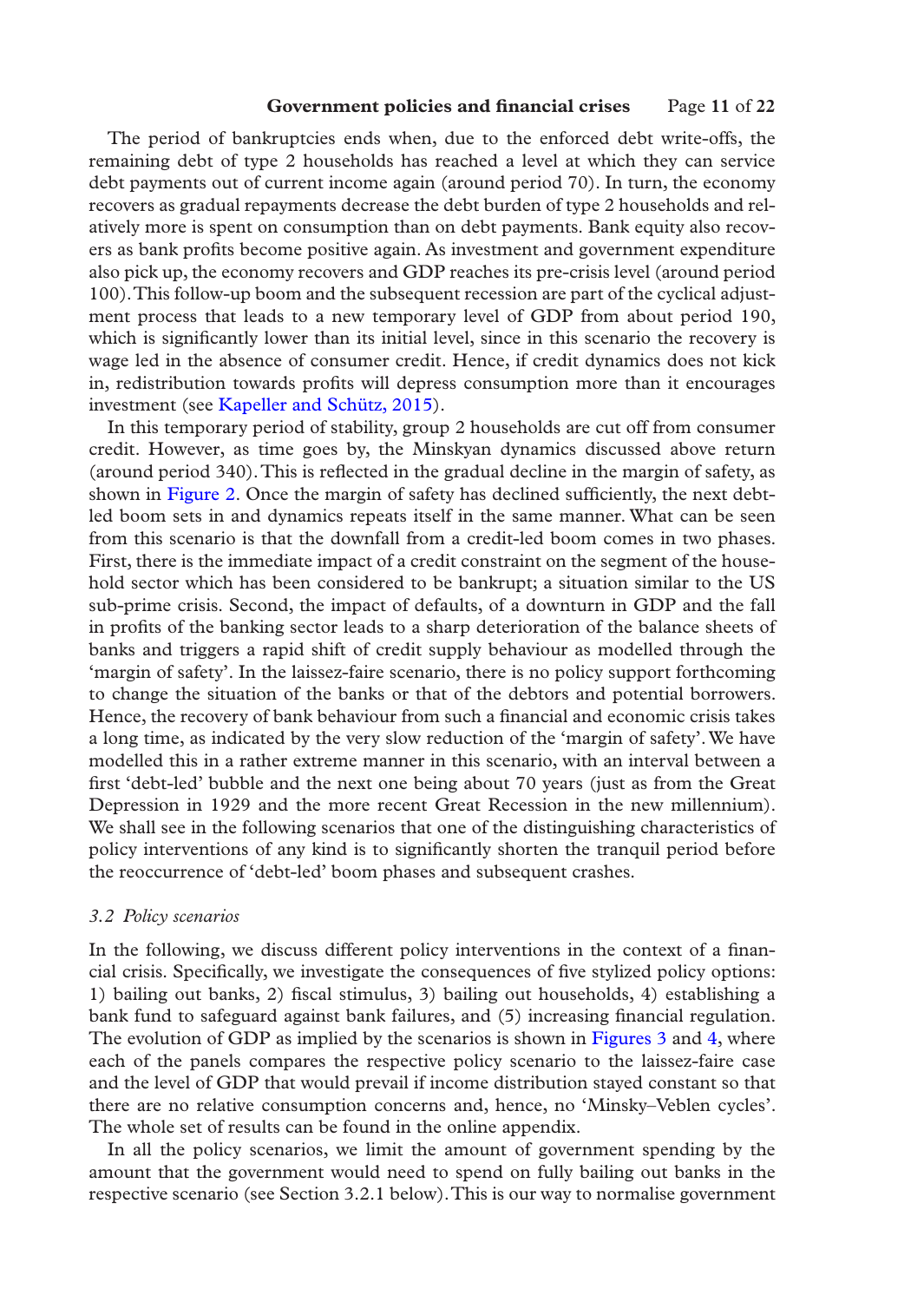

<span id="page-11-0"></span>**Fig. 3.** Comparison of GDP developments under different government policies



<span id="page-11-1"></span>**Fig. 4.** GDP developments under increased regulation vs. laissez faire

actions across the different scenarios in order to compare the impact of different policy alternatives. Since the results depend to some extent on the chosen parameter values, the outcomes should be interpreted in a qualitative rather than a quantitative way.<sup>20</sup> The purpose of the model is to illustrate whether and how certain policies stabilize the economy and not to make, e.g. definite statements about whether average output is greater in one policy scenario compared to the other.

*3.2.1 Bank bailouts.* In the first policy scenario, the government focuses solely on bailing out banks. For the purpose of our model, we assume that the government

<span id="page-11-2"></span><sup>&</sup>lt;sup>20</sup> For some sensitivity test of the robustness of our results, see the online appendix.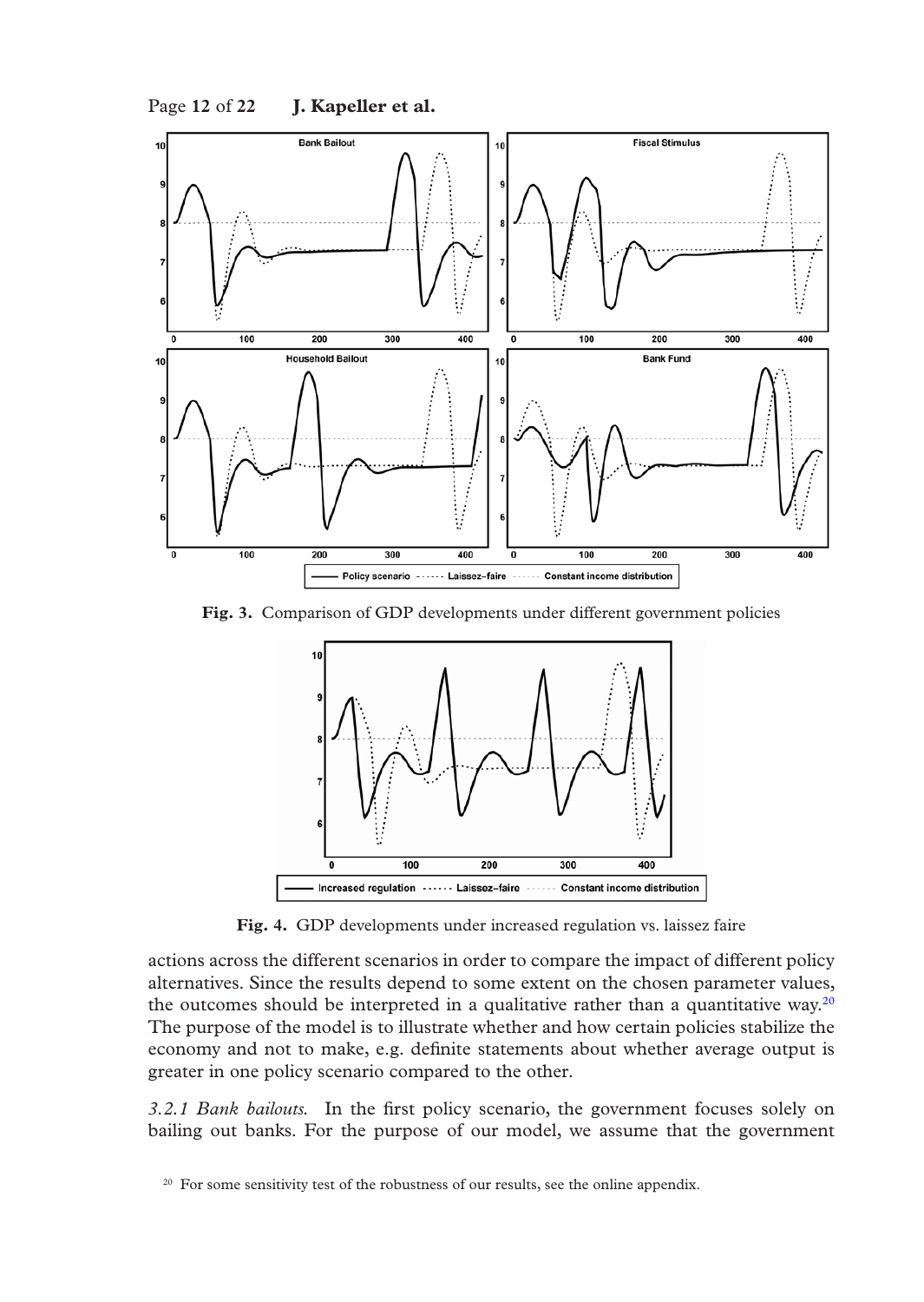#### **Government policies and financial crises** Page **13** of **22**

refunds banks to compensate for the losses incurred due to household bankruptcies, i.e. defaults on the repayment of loans. As shown in the upper left panel of [Figure 3](#page-11-0), the government can successfully mitigate the downturn, which is less deep compared to the laissez-faire regime. The reason is that bailouts preserve banks' equity, which avoids some of the credit crunch that the firm sector would have otherwise experienced and thereby avoids some of the negative impact on investment. Another difference to the laissez-faire scenario is that during the recovery GDP does not temporarily reach its pre-crisis level. The reason is that government expenditure picks up less during the recovery as the government itself faces debt repayments under a balanced budget constraint. Later, GDP stabilizes again temporarily (around period 200) at a similar level than in the laissez-faire scenario. However, the next boom-bust cycle starts all over again once Minskyan dynamics cause the margin of safety to decline sufficiently (around period 300). Interestingly, the next boom happens significantly earlier than in the laissez-faire scenario, as bank bailouts increase the frequency of the cycle. The reason is that bank bailouts avoid some of the rise in banks' leverage ratios that would have otherwise occurred, which dampens the rise of the margin of safety during crisis.

*3.2.2 Fiscal stimulus.* In this scenario, the government sector uses the amount of money, which in the previous scenario would have been used for bank bailouts, for active fiscal policy.<sup>21</sup> The outcome of this scenario is shown in the upper right panel of [Figure 3](#page-11-0): The fiscal response dampens the slump in GDP substantially compared to the laissez-faire scenario. The size of the stimulus package in this case is sufficient for the economy to switch back to its initial growth trajectory (around period 70), with GDP returning to the level of the boom periods (around period 100). The reason for this relatively quick recovery is that the stimulus package dampens the fall in aggregate income and employment. This reduces the losses of banks substantially compared to the laissez-faire case, because it improves the solvency of type 2 households. The resulting flow of income also allows banks to recover their equity faster. For these reasons the margin of safety increases only moderately. Lending to type 2 households can therefore resume a few periods after the initial impact of the crisis. When this happens, the Minsky–Veblen cycle starts all over again. However, from this time on, when the financial crisis occurs (around period 120), the slump is much deeper and would in fact be even deeper if the government did not step in with another fiscal stimulus package. During this slump, household bankruptcies and subsequent bank losses let banks' margin of safety soar, so that households will be cut off from credit for much longer. The reason for this deeper contraction and more prolonged period of recovery of the banking system lies in the earlier dampening impact of government spending on the size of the first recession and the beneficial impact this had for banks' balance sheets. This means that the financial system did not experience the same degree of 'shock' as in the laissez-faire scenario. Therefore, the margin of safety did not rise as much and the banks' credit behaviour returned more quickly to being risk-seeking. The outcome of this is a second and deeper debt crisis and slump. Finally, once the phase of subsequent household bankruptcies and bank losses has stopped, the economy starts to grow again (around period 140) and converges cyclically to a new temporary level of

<span id="page-12-0"></span><sup>&</sup>lt;sup>21</sup> Since these amounts can be quite large, we assume that the government does not spend more than 30% of the deviation of current output from its 10 period mean at once. It continues to do so as long as output is below its 10 period mean or until cumulative stimulus expenditures reach the level of implicit bank bailouts.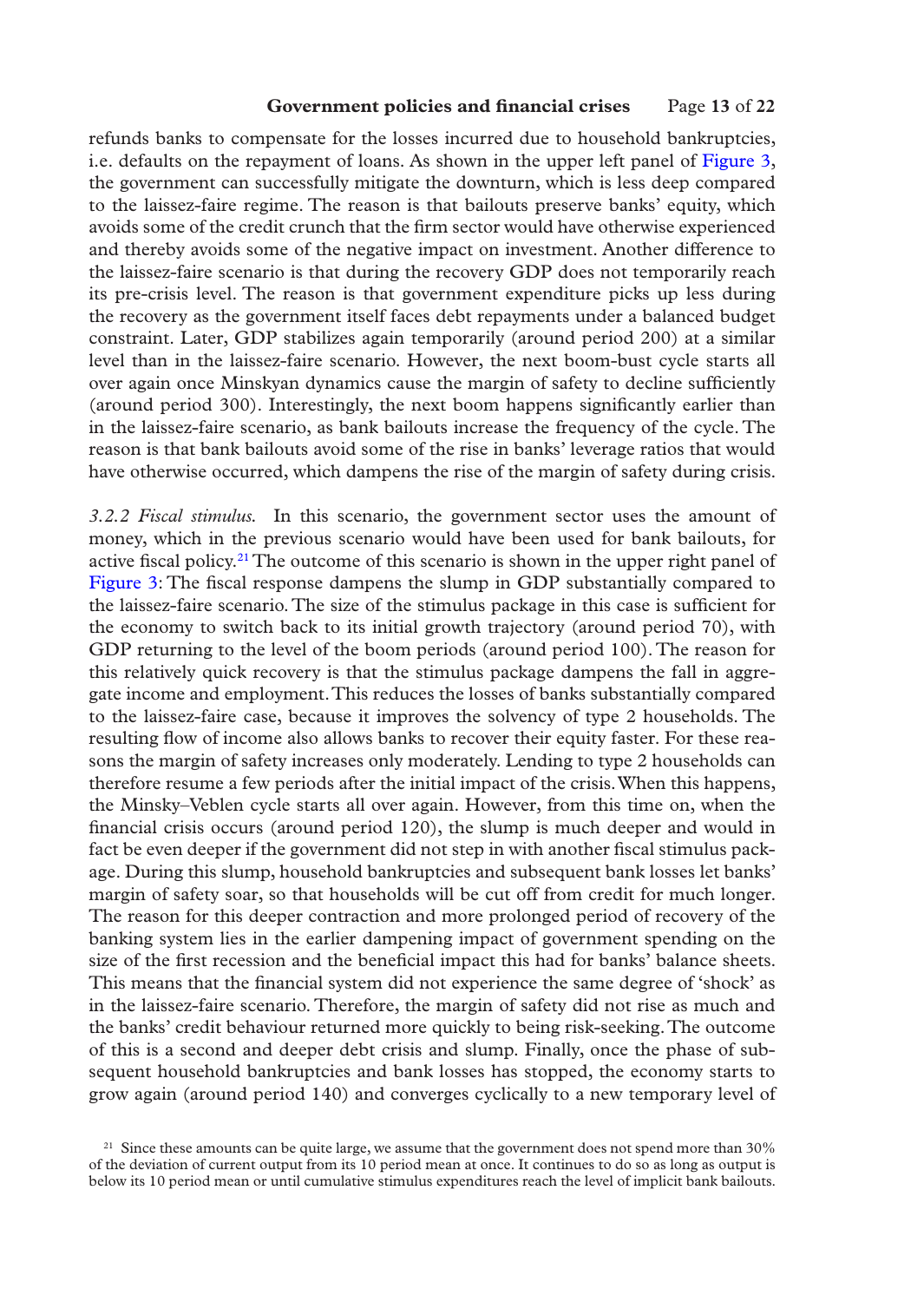# Page **14** of **22 J. Kapeller et al.**

GDP. Since the government has to intervene twice in a row, this scenario witnesses the largest policy expenditures and subsequent increase in government debt. We return to this issue at the end of this section in [Figure 6](#page-15-0). This result implies that, while fiscal stimuli are successful in counteracting initial downturns, they do not remove the underlying causes of financial fragility. On the contrary, they could lead to a faster and more intense reoccurrence of a Minsky–Veblen cycle.

*3.2.3 Household bailouts.* In the third scenario, we assume that the government uses the funds that it would take to bail out banks for bailing out indebted households. As can be seen in the lower left panel of [Figure 3](#page-11-0), this policy contributes little to dampening the initial slump: GDP nearly drops to the level of the laissez-faire scenario. It also slows down the initial recovery process, because the government has to repay incurred debt afterwards and therefore has to cut spending. However, what changes substantially is that the return to a debt-driven boom happens much earlier (around period 160) compared to the bank bailout scenario.

The reason is that bailing out banks does not make much of a difference to indebted households: although in this scenario the government intervenes directly to reduce the debt position of the 'sub-prime' segment of the household sector, households do not repay the major part of their debt in both scenarios, as they receive either write-offs by banks as in the laissez-faire scenario or a bailout by the government. For the banks, however, this change in polices does make a difference. As households go bankrupt less frequently when they are bailed out directly, banks become less cautious in their lending behaviour in the future as compared to a case of successive bank bailouts. Bailing out households thus substantially reduces the time between the debt-driven growth cycles and makes boom-bust credit cycles more frequent, as it invites riskier behaviour on the side of banks.

*3.2.4 Bank fund.* The fourth scenario introduces a bank fund, which resembles the concept of the capital conservation buffer that is part of the Basel III regulatory framework and will be gradually phased in between 2016 and 2019 in participating countries[.22](#page-13-0) In our model, banks devote a certain share of their profits to fund a capital buffer, which can be used in times of economic distress to cover the losses incurred due to household bankruptcies. Such a 'self insurance' fund of the banking system is intended to privatise bank losses by effectively increasing the target level of bank equity (Ψ) so that no government interventions are required in a financial crisis. The size of the resulting bank fund is limited to the level of GDP in period 1, as banks stop their contributions once this level is reached. If the buffer depletes below this level due to debt write-offs, banks are required to contribute again. The compensation for defaulting loans that can potentially be received by the banks is limited by the amount of assets accumulated in this fund. The government is assumed to run a balanced budget at all times and does not intervene through bailouts. Under this policy regime the initial debt-driven boom is significantly dampened due to reduced distributable profits in the banking sector (see lower right panel of [Figure 3\)](#page-11-0). However, as in the previous scenarios, when household debt grows larger and households reduce consumption, the economy enters a recession (around period 20). This time, however, the recession does not lead into a financial crisis to the same extent as in the other scenarios. As the dampened boom goes along with a smaller overall increase in debt, the margin of safety does not rise as much in this phase as in the other scenarios. Households are not

<span id="page-13-0"></span><sup>22</sup> BIS (2010 [rev. 2011]); See [BIS \(2016\)](#page-18-11) for an overview of the current state of its implementation.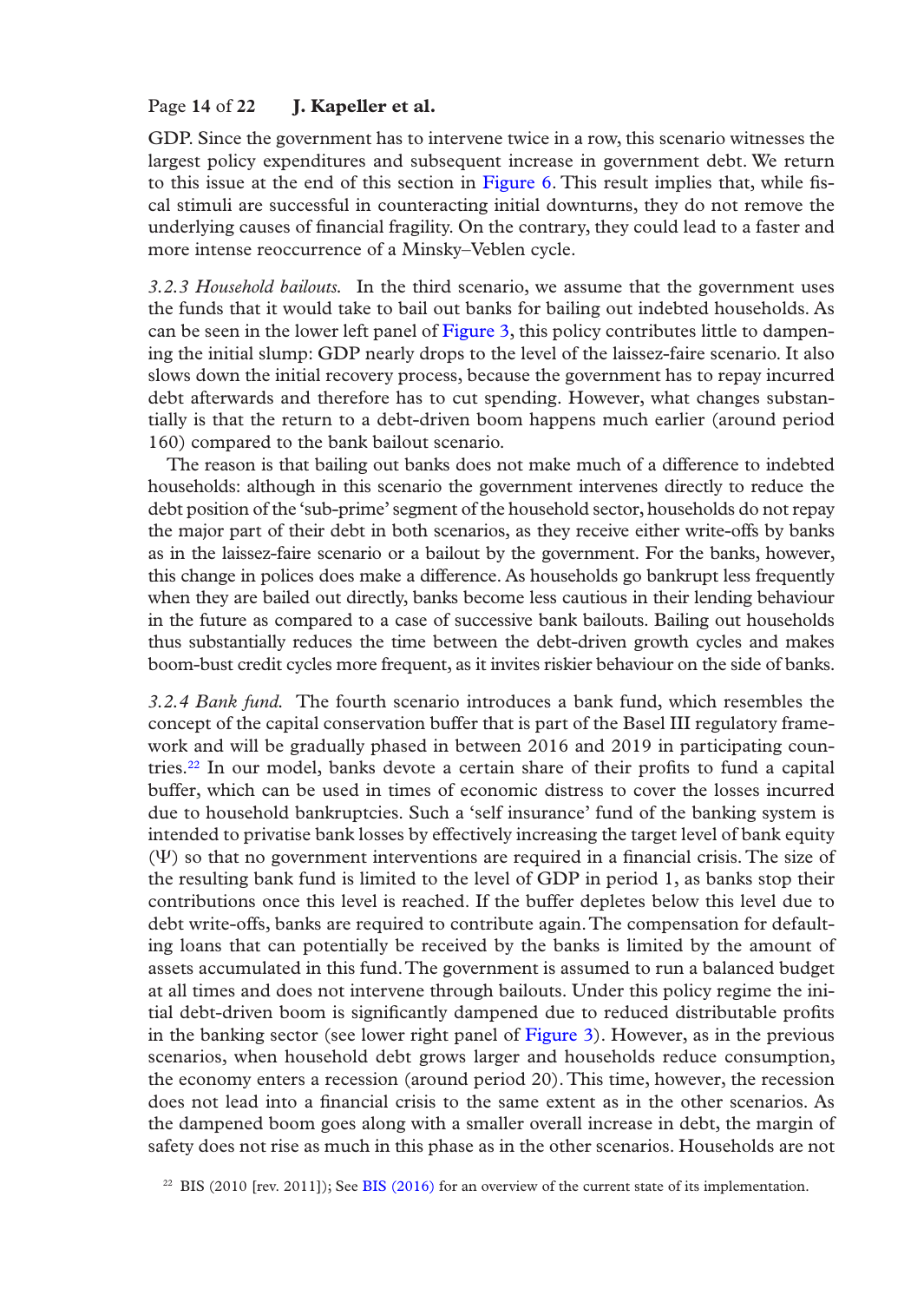#### **Government policies and financial crises** Page **15** of **22**

cut off from borrowing, and banks are not compelled to write off loans. Nevertheless, also the bank fund scenario cannot fully avoid financial crises. At some point during the second boom (around period 100) and before the recession, group 2 households' disposable income minus debt payments falls below the banks' margin of safety. The subsequent decision of banks to stop lending leads to an end of the boom and prompts the type of financial crisis we have seen in the previous scenarios. The difference is that this time, bank losses are covered by the bank fund and the government does not have to take over debt, which would slow down the recovery process, as its fiscal space would be constrained by debt payments. Consequently, the economy recovers very quickly once sufficient household debt has been written off, though it reaches pre-crisis levels only temporarily (around period 140). During this period of stability, banks contribute again to the bank fund, which in this phase reaches its upper limit (around period 220), and banks can stop contributing, as can be seen in the lower right panel of [Figure 6.](#page-15-0) Eventually, the economy enters another boom-bust cycle once the banks' margin of safety has decreased sufficiently (around period 320). This time the boom takes a similar shape as in the laissez-faire scenario, because bank profits are not reduced by contributions to the bank fund, since no more contributions to the bank fund have to be made from around period 220 on (see the lower right panel of [Figure](#page-15-0)  [6\)](#page-15-0). Though the bank fund does not prevent financial crises, it substantially dampens the downfall around period 370 without causing any increase in government debt.

*3.2.5 Financial market regulation.* Finally, we look at stricter financial regulation. We assume that regulation is implemented in such a way that changes in the banks' leverage ratio have a larger impact on their credit provision to the household sector through changes in the margin of safety, i.e. **ζ** in equation (4) increases. Then we rerun the



<span id="page-14-0"></span>**Fig. 5.** Comparison of GDP developments under different government policies with and without stricter regulation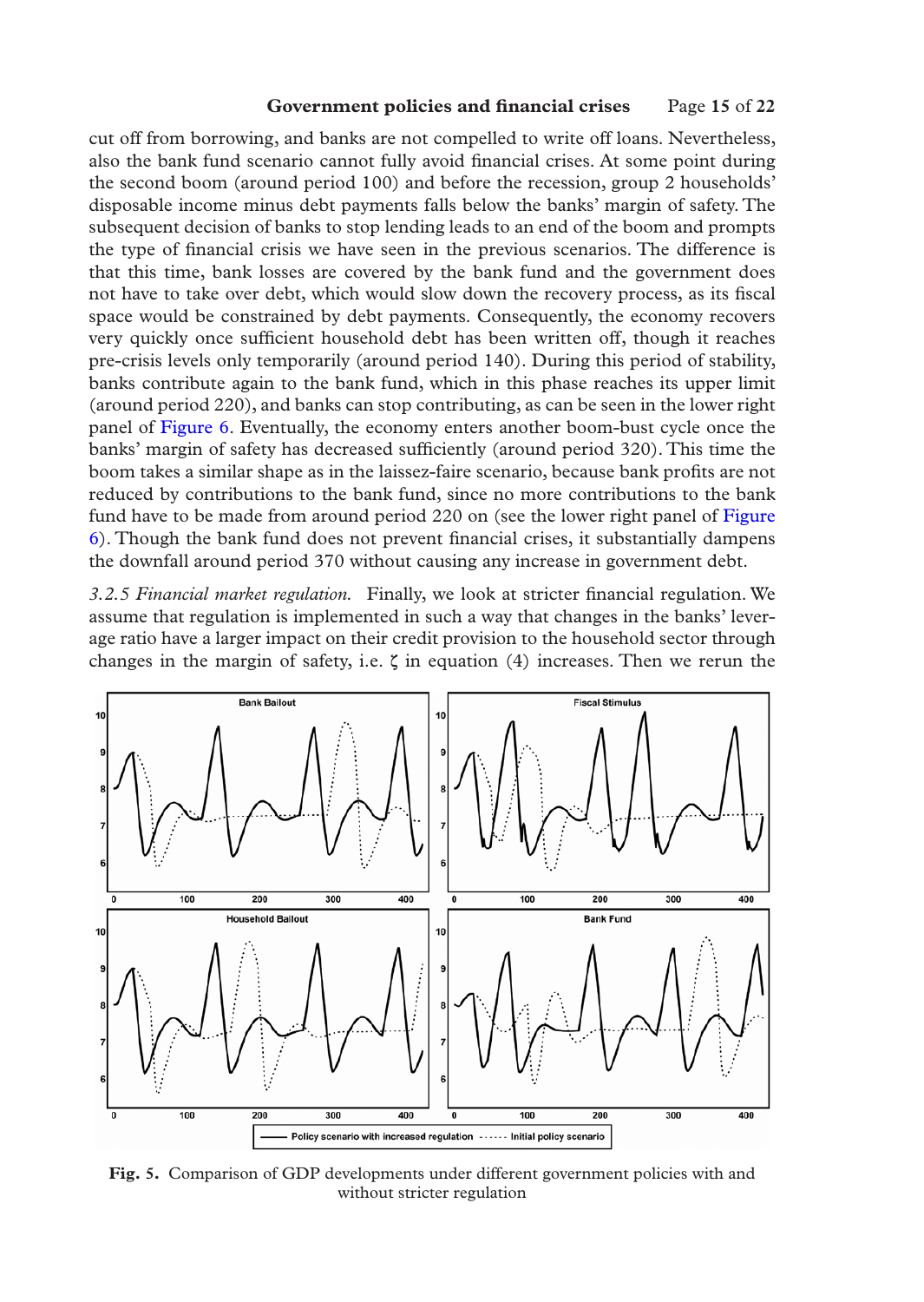# Page **16** of **22 J. Kapeller et al.**

previous scenarios under this assumption of stricter regulation and compare the outcomes. The result is displayed in [Figure 5:](#page-14-0) The economy is still driven by Minsky– Veblen cycles, but the extent of both booms and busts is dampened. The reason is that banks stop lending to type 2 households earlier, bringing the boom to an earlier end. Hence, households end up less indebted and banks suffer fewer losses. Furthermore, we observe a rise in the frequency of the cycles. Since the margin of safety recovers faster, households regain access to credit relatively early. This implies that the tighter the degree of regulation, the more the cycle decreases in terms of amplitude and increases in terms of frequency.

We also observe that stricter financial regulation leads to a significant decrease in policy expenditures across all scenarios. This can be seen in [Figure 6](#page-15-0), which displays cumulative bank bailout payments (upper left panel), cumulative fiscal stimulus expenditure (upper right panel), cumulative household bailout payments (lower left panel) and the stock of the bank fund (lower right panel) for the initial scenarios from [Figure 4](#page-11-1) (dotted line) and the scenarios from [Figure 5](#page-14-0) (black line). In each of the first three panels, cumulative policy expenditures (for bank bailouts, fiscal stimulus or household bailout) increase during the crisis periods (compare to [Figures 4](#page-11-1) and [5](#page-14-0)). Hence, increased regulation (black lines) causes these expenditures to move upwards more frequently, as crises occur more often. However, as these crises do only reach much smaller amplitudes, less policy intervention is required eventually. Conversely, in the initial scenarios (dotted lines), the expenditures increase less frequently, but in much larger steps since more severe crises involve more policy intervention. In the fourth panel (bank fund),



<span id="page-15-0"></span>**Fig. 6.** Policy expenditures in policy scenarios 1–4 under initial assumptions and under stricter regulation (the lower right panel shows the evolution of the bank fund stock; other panels depict cumulative policy expenditures by the government)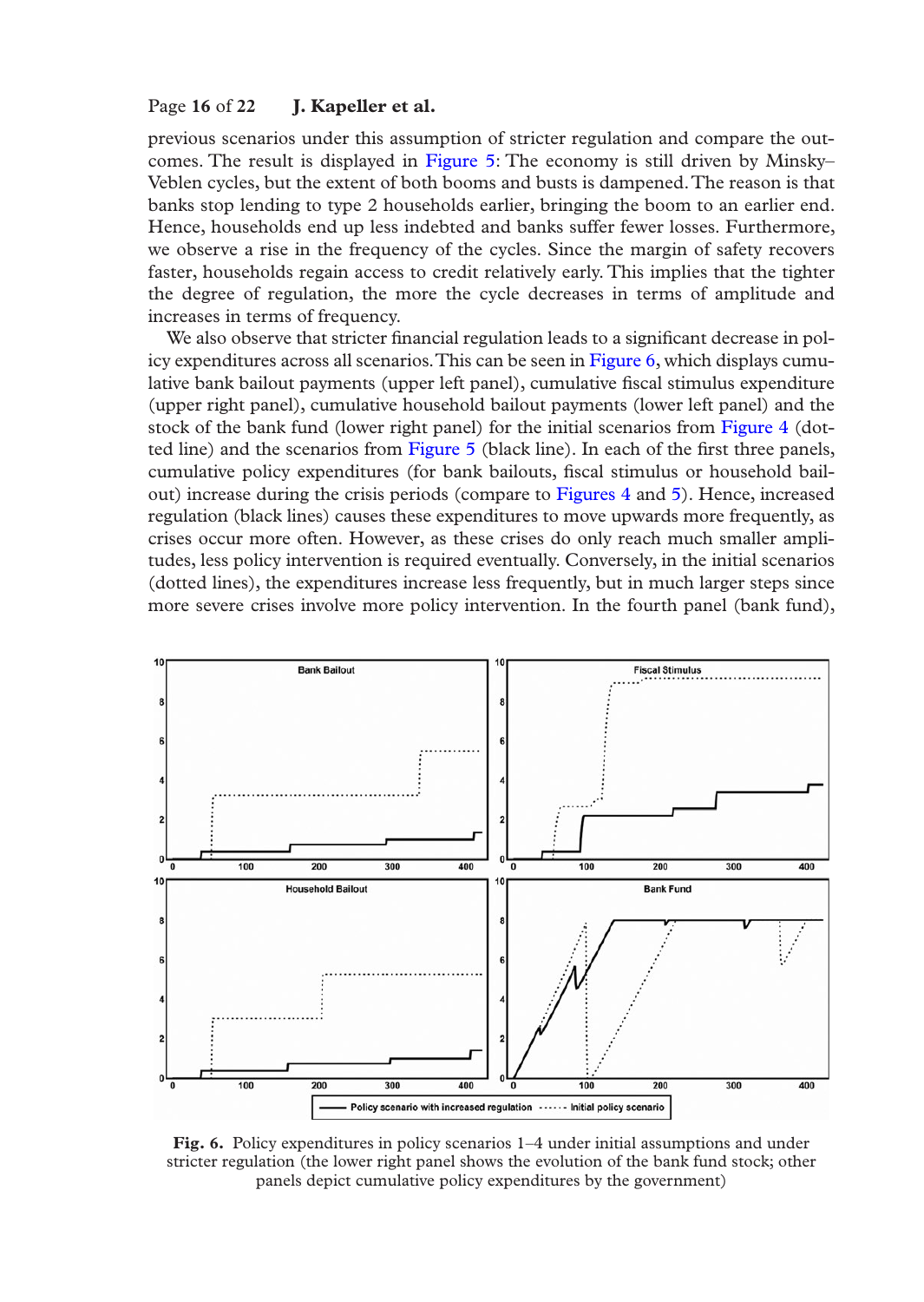#### **Government policies and financial crises** Page **17** of **22**

accumulated bank funds move up until around period 100 in the initial scenario (dotted line) only to be fully depleted in the subsequent (very severe) crisis. Afterwards, the fund reaches its upper limit (around period 220) only to be partially depleted in a (medium-sized) crisis around period 360. Conversely, under the increased regulation scenario (black line), the bank fund increases in steps until it reaches its upper limit around period 120, since the build-up is interrupted by two crises of minor size. Two more minor crises follow after the upper limit is reached, as the two occasions on which the level of funds declines (around periods 210 and 310) indicate.

#### **4. Concluding thoughts**

Using the theory of Minsky–Veblen cycles ([Kapeller and Schütz, 2014\)](#page-19-1) as a point of departure, we discussed a set of policy alternatives to confront recurring financial crises: bailing out banks, fiscal stimulus, bailing out households, establishing a bank fund and stricter financial regulation. All of these policies helped mitigate the impact of financial crises on aggregate output. In the case of the first three, the price for stabilization is a rise in public debt that slows down output growth during the recovery. In this respect, the latter two policies have the crucial advantage that they do not inflict any burden on government debt.

In general, all of the discussed measures shorten the time interval between financial crises, as less intense crises also lead to a lowered attention of the financial sector to financial risk. In our simulations, which are designed to track the dynamics of creditled booms and busts based in increasing income inequality and a Minsky-type financial system, we arrive at a wide range of periodicities (i.e. the time passing between two major slumps). Specifically, these periodicities range from about 70–80 years in the laissez-faire scenario to 10 years in the fiscal stimulus scenario. In between are other scenarios with periodicities of 25–30 years.

How do we square this range of periodicities with the dynamics of actual capitalist economies? On one level, we can refer to the big gap between the Great Depression in the late 1920s and the Great Recession of 2009, which e.g. in the USA were both crises in which household debt played a major role. Shorter cycles, on the other hand, can be linked to real estate bubbles, which exhibit a frequency of 20–30 years. However, we want to emphasize that we observe economies going through quite distinct periods of strong political-economic changes which affect, e.g. income distributional dynamics as well as institutional change that may affect both distributional dynamics and the institutional characteristics of financial market regulation. It is clear that an analytical model such as ours will not replicate the precise sequence of the political-economic and institutional changes which take place over a specific—rather long—historical period. Rather, it attempts to extract the interplay of important features of capitalist dynamics in a stylised manner. The varying periodicities that emerge from our simulations should be seen in this way.

They show, on the one hand, that a capitalist economy which has long-run Minskyan features and which opens up credit accessibility to sections of society which did not have such access before, combined with secular tendencies of income inequality and Veblenian consumption aspirations, would lead to long-run credit-led booms and busts. This is an argument in favour of long-run periodicities: the inequalities of income distribution might establish themselves (after major political-economic breaks) over the long run and also the financial system and its regulatory structures might undergo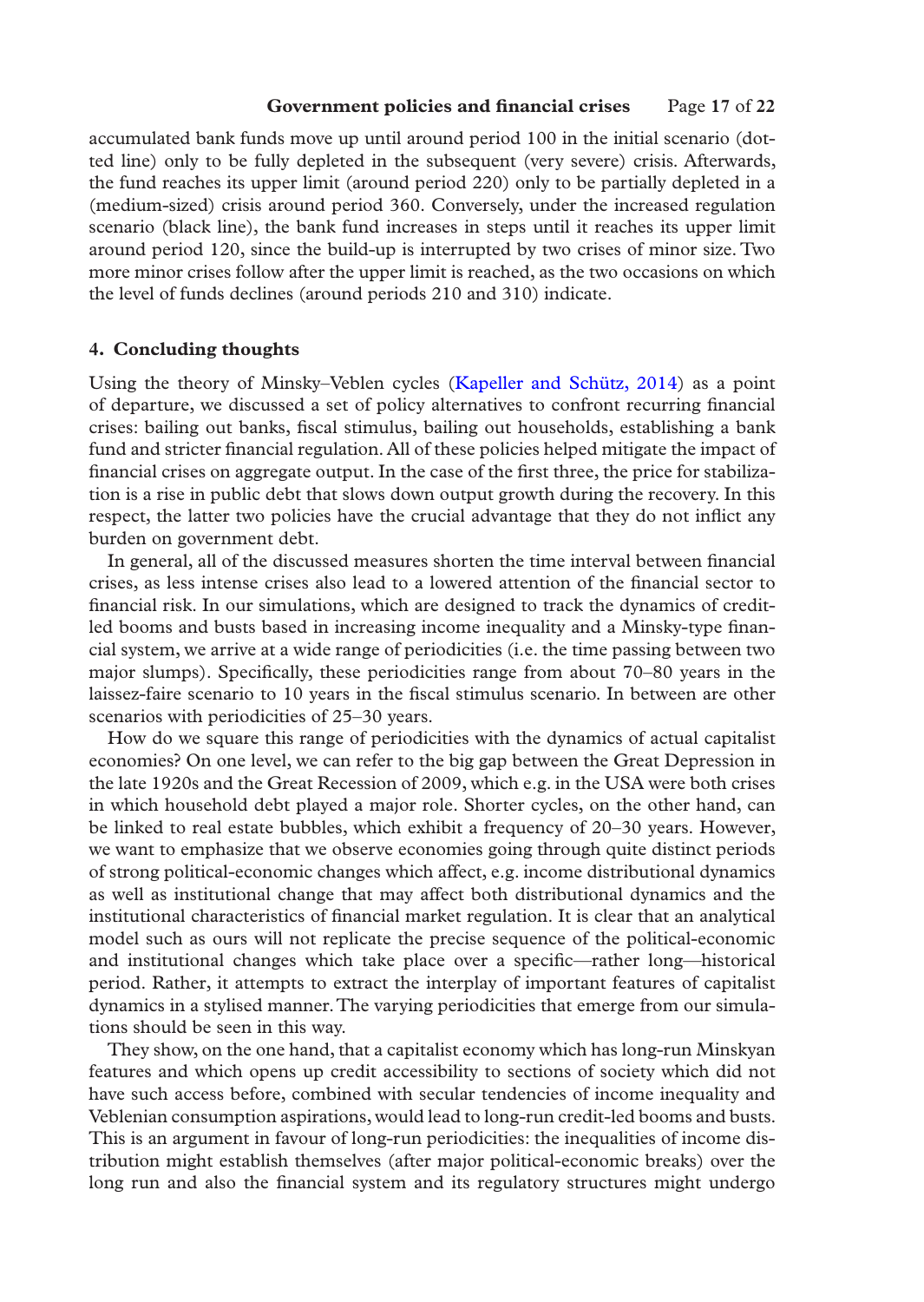# Page **18** of **22 J. Kapeller et al.**

such long-run developments affecting its behaviour after having gone through a major shock. On the other hand, we also want to emphasise that credit-led booms and busts are an endemic feature of capitalist economies within shorter time dimensions. This is the case in an environment in which financial markets are relatively liberalised, but where a number of policy interventions take place (as analysed in our fiscal stimulus and various bailout scenarios), which leads to a dampening of the instability induced by a potentially collapsing financial system. The main result of our analysis is that such moderating influences of policy interventions can have a major impact on the frequency (and amplitudes) of credit-led boom-bust cycles.

The simulations of the model used in this paper suggest that a suitable way of breaking out of this cycle is financial regulation. Regulation dampens unsustainable booms, which in turn leads to less severe crises. This again comes along with a lesser need for policy expenditures. From our simulation exercise it follows that any government intervention that does not include stricter financial regulation and macro-prudential supervision is incomplete. Moreover, our results point to the importance of tackling inequality, since in our framework growing inequality not only leads to fluctuations in GDP, but is also accompanied by significantly lower GDP levels for the majority of periods.

If the major difference between merely mitigating the periodic downturns and trying to break out of the cycle is stricter financial regulation, we may ask ourselves how much progress has been made in this regard. At the international level, the major change in the regulatory environment has been the implementation of the Basel III agreement. Its main contribution consists of raising existing capital requirements, while at the same time adding liquidity requirements and a limit to leverage (Fischer,  $2014$ ).<sup>23</sup> At the same time Basel III has been criticized for not resolving central issues such as the problem associated with banks using their own models to calculate risk-weighted assets as well as covering securitization and shadow banking ([Blundell-Wignal and](#page-18-12)  [Atkinson, 2010\)](#page-18-12).

Furthermore, a lot of the international discussion has concentrated on macro-prudential supervision, which on the one hand refers to the supervision of the financial system in general and on the other hand how to deal with asset price developments with instruments other than interest rates, i.e. especially sector-specific regulatory and supervisory policies ([Fischer, 2014](#page-19-24)). In the USA this discussion led to the foundation of the *Financial Stability Oversight Council* (FSOC), which was a central part of the Dodd–Frank Act. The FSOC is a coordinating committee chaired by the Secretary of the Treasury and includes the major US supervisory agencies. While an interdisciplinary agency seems to be a substantial step forward, critics have warned that the Dodd–Frank Act fails to tackle the major issue of regulatory capture and financial risk-taking by commercial banks (see [Kane, 2012;](#page-19-25) [Chatterjee, 2011\)](#page-18-13). Similar discussions also led to the creation of new regulatory bodies at the EU level, such as the *European Systemic Risk Board* (ESRB).<sup>[24](#page-17-1)</sup> Their

<span id="page-17-0"></span><sup>&</sup>lt;sup>23</sup> Basel III raises the minimum tier 1 capital ratio from  $4\%$  to  $6\%$  of risk-weighted assets (RWA), requires a minimum common equity tier 1 capital ratio of 4.5% of RWA, a capital conservation buffer of 2.5% of RWA until 2019, allows regulators to raise risk-based capital requirements when credit growth is judged to be excessive, sets a minimum international leverage ratio of 3% for tier 1 capital relative to total assets and introduces a risk-based capital surcharge for global systemically important banks. Furthermore, it includes a minimum liquidity coverage ratio (LCR) which is based on a self-insurance regime of high-quality liquid assets that should avoid short term illiquidity. In the USA, banks have to use the greater of the two weights produced by internal models and standardized risk weights when assessing risk-weighted assets [\(Fischer, 2014](#page-19-24)).

<span id="page-17-1"></span><sup>&</sup>lt;sup>24</sup> These are the European Systematic Risk Board, the European Banking Authority, the European Insurance and Occupational Pension Authority and the European Securities Markets Authority ([Quaglia,](#page-20-28)  [2013\)](#page-20-28).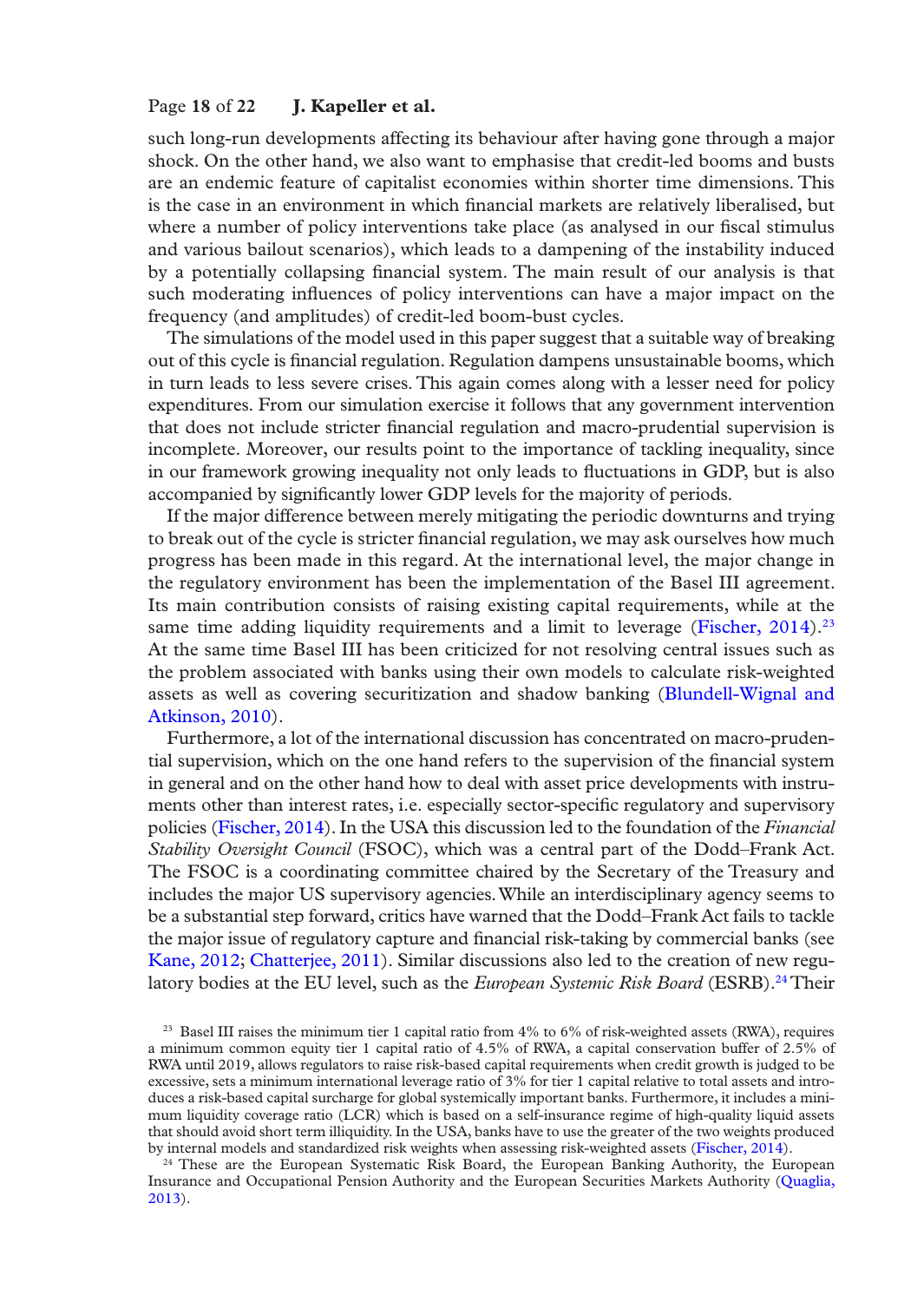#### **Government policies and financial crises** Page **19** of **22**

activities focus on the promotion of stronger cooperation between national supervisors and the regulation of formerly unregulated entities such as credit rating agencies and investment funds. However, new or amended rules were largely resisted by individual member states like the UK and Luxembourg or watered down in a climate of financial sector lobbying and political disagreement among member states [\(Quaglia, 2013\)](#page-20-28). Furthermore, we have witnessed first steps towards centralised bank supervision and standardised resolution procedures for failing banks in the EU. At the moment the struc-tural consequences of these policies are still hard to assess (see [Véron, 2015](#page-21-22)).<sup>25</sup>

We will see whether these actions are sufficient to avoid or at least mitigate the next boom-bust-bailout cycle.

#### **Supplementary material**

Supplementary data are available at Cambridge Journal of Economics online.

# **Bibliography**

- <span id="page-18-6"></span>Aizenman, J. and Pasricha, G. K. 2013. Net fiscal stimulus during the Great Recession, *Review of Development Economics*, vol. 17, no. 3, 397–413
- <span id="page-18-2"></span>Barba, A. and Pivetti, M. 2009. Rising household debt: its causes and macroeconomic implications—a long-period analysis, *Cambridge Journal of Economics*, vol. 33, no. 1, 113–37
- BIS. 2010 (rev. 2011). Basel III: A global regulatory framework for more resilient banks and banking systems,<http://www.bis.org/publ/bcbs189.pdf>, last accessed 12 September 2016
- <span id="page-18-11"></span>BIS. 2016. Implementation of Basel standards, a report to G20 leaders on implementation of the Basel III regulatory reforms, <http://www.bis.org/bcbs/publ/d377.pdf>, last accessed 12 September 2016
- <span id="page-18-10"></span>Blinder, A. S. and Zandi, M. 2010. How the Great Recession was brought to an end, [https://www.](https://www.economy.com/mark-zandi/documents/End-of-Great-Recession.pdf) [economy.com/mark-zandi/documents/End-of-Great-Recession.pdf](https://www.economy.com/mark-zandi/documents/End-of-Great-Recession.pdf), last accessed 6 July 2015
- <span id="page-18-12"></span>Blundell-Wignal, A. and Atkinson, P. 2010. Thinking beyond Basel III: necessary solutions for capital and liquidity, *OECD Journal: Financial Market Trends*, vol. 2010, no. 1, 9–33
- <span id="page-18-1"></span>Bordo, M. D. and Meissner, C. M. 2012. Does inequality lead to a financial crisis?, *Journal of International Money and Finance*, vol. 31, 2147–61
- <span id="page-18-3"></span>Boushey, H. and Weller, C. 2006. *'Inequality and Household Economic Hardship in the United States of America'*, DESA Working Paper No. 18
- <span id="page-18-4"></span>Bowles, S. and Park, Y. 2005. Emulation, inequality, and work hours: was Thorstein Veblen right?, *Economic Journal*, vol. 115, no. 507, 379–412
- <span id="page-18-5"></span>Brown, C. 1997. Consumer credit and the propensity to consume, *Journal of Post Keynesian Economics*, vol. 20, no. 4, 617–38
- <span id="page-18-8"></span>Bureau of Labor Statistics. 2016. [http://beta.bls.gov/dataViewer/view/timeseries/LNS14000000,](http://beta.bls.gov/dataViewer/view/timeseries/LNS14000000) last accessed 28 September 2016
- <span id="page-18-13"></span>Chatterjee, R. R. 2011. Dictionaries fail: the Volcker rule's reliance on definitions renders it ineffective and a new solution is needed to adequately regulate proprietary trading, *BYU International Law and Management Review*, vol. 8, 33–62
- <span id="page-18-7"></span>Chodorow-Reich, G., Feiveson, L., Liscow, Z. and Woolston, W. G. 2012. Does state fiscal relief during recessions increase employment? Evidence from the American Recovery and Reinvestment Act, *American Economic Journal: Economic Policy*, vol. 4, no. 3, 118–45
- <span id="page-18-0"></span>Christen, M. and Morgan, R. M. 2005. Keeping up with the Joneses: analyzing the effect of income inequality on consumer borrowing, *Quantitative Marketing and Economics*, vol. 3, 145–73
- <span id="page-18-9"></span>Congressional Budget Office. 2011. Estimated impact of the American Recovery and Reinvestment Act on Employment and Economic Output from April 2011 through June 2011, available at [http://www.cbo.gov/ftpdocs/123xx/doc12385/08-24-ARRA.pdf](http://www.cbo.gov/ftpdocs/123xx/doc12385/08-24-ARRA.pdf﻿) [date last accessed 10 April 2017]

<span id="page-18-14"></span><sup>25</sup> For a survey of national financial sector reforms, see [Schäfer et al. \(2015\)](#page-20-29).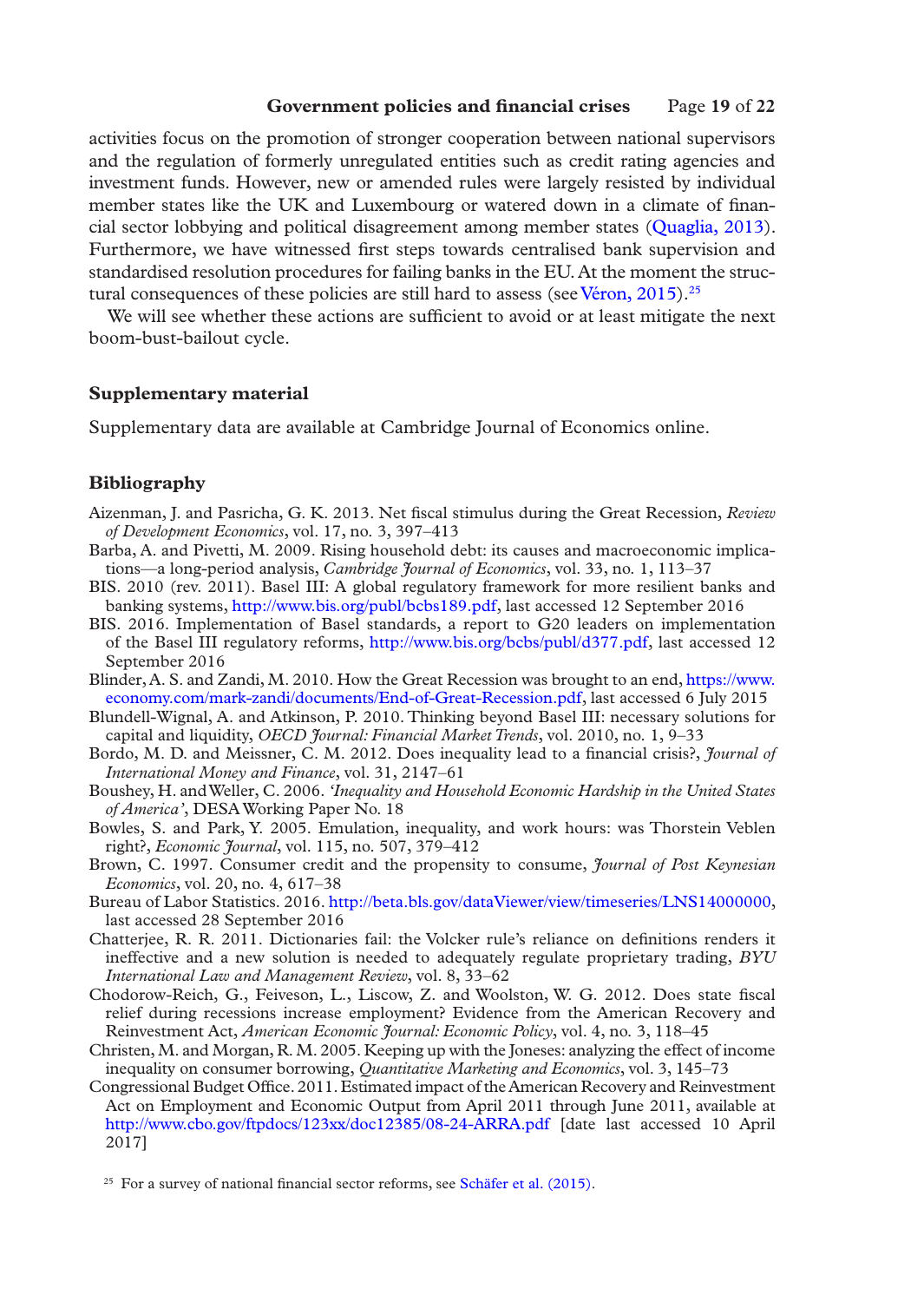#### Page **20** of **22 J. Kapeller et al.**

- <span id="page-19-11"></span>Crotty, J. 2009. Structural causes of the global financial crisis: a critical assessment of the 'new financial architecture', *Cambridge Journal of Economics*, vol. 33, no. 4, 563–80
- <span id="page-19-10"></span>Culpepper, P. D. and Reinke, R. 2014. Structural power and bank bailouts in the United Kingdom and the United States, *Politics & Society*, vol. 42, no. 4, 427–54
- <span id="page-19-2"></span>Cynamon, B. Z. and Fazzari, S. M. 2008. Household debt in the consumer age: source of growth—risk of collapse, *Capitalism and Society*, vol. 3, no. 2, 1–30
- <span id="page-19-3"></span>Cynamon, B. Z. and Fazzari, S. M. 2013. *'Inequality and Household Finance during the Consumer Age'*, Working Paper, *Levy Economics Institute*, No. 752
- <span id="page-19-16"></span>Davanzati, G. F. and Pacella, A. 2010. Emulation, indebtedness and income distribution: a monetary theory of production approach, *Intervention. European Journal of Economics and Economic Policies*, vol. 7, no. 1, 147–65
- <span id="page-19-13"></span>Delli Gatti, D., Gallegati, M. and Minsky, H. P. 1994. *'Financial Institutions, Economic Policy, and the Dynamic Behavior of the Economy'*, Levy Economics Institute of Bard College, Working Paper No. 126
- <span id="page-19-14"></span>Dos Santos, C. 2005. A stock-flow consistent general framework for Minskyan analyses of closed economies, *Journal of Post Keynesian Economics*, vol. 27, no. 4, 711–35
- <span id="page-19-8"></span>Duesenberry, J. S. [1949] 1962. *Income, Saving and the Theory of Consumer Behavior*, Cambridge, MA, Harvard University Press
- <span id="page-19-17"></span>Dutt, A. K. 2005. Conspicuous consumption, consumer debt and growth, pp. 155–78 in Setterfield, M. (ed.) *Interactions in Analytical Political Economy: Theory, Policy and Applications*, Armonk, NY, M. E. Sharpe
- <span id="page-19-18"></span>Dutt, A. K. 2006. Maturity, stagnation and consumer debt: a Steindlian approach, *Metroeconomica*, vol. 57, no. 3, 339–64
- <span id="page-19-19"></span>Dutt, A. K. 2008. The dependence effect, consumption and happiness: Galbraith revisited, *Review of Political Economy*, vol. 20, no. 4, 527–50
- <span id="page-19-20"></span>Dutt, A. K. 2012. Growth, distribution and crisis, pp. 33–60 in Herr, H., Niechoj, T., Thomasberger, C., Truger, A. and van Treeck, T. (eds.) *From Crisis to Growth? The Challenges of Imbalances and Debt*, Marburg, Metropolis
- <span id="page-19-23"></span>Dutt, A. K. 2013. Government spending, aggregate demand and growth, *Review of Keynesian Economics*, vol. 1, no. 1, 105–19
- <span id="page-19-4"></span>Evans, T. 2009. The 2002–2007 US economic expansion and the limits of finance-led capitalism, *Studies in Political Economy*, vol. 83, 33–59
- <span id="page-19-24"></span>Fischer, S. 2014. Financial Sector Reform: How Far Are We?, speech delivered at the Martin Feldstein Lecture of the National Bureau of Economic Research, 10 July
- <span id="page-19-5"></span>Frank, R. 2007. *Falling Behind: How Rising Inequality Harms the Middle Class*, Berkeley, University of California Press
- <span id="page-19-15"></span>Franke, R. and Semmler, W. 1989. Debt financing of firms, stability, and cycles in a macroeconomic growth model, pp. 38–64 in Semmler, W. (ed.) *Financial Dynamics and Business Cycles: New Perspectives*, Armonk, NY, M. E. Sharpe
- <span id="page-19-12"></span>Godley, W. and Lavoie, M. 2007. *Monetary Economics: An Integrated Approach to Credit, Money, Income, Production and Wealth*, Basingstoke, Palgrave Macmillan
- <span id="page-19-0"></span>Gu, X. and Huang, B. 2014. Does inequality lead to a financial crisis? Revisited, *Review of Development Economics*, vol. 18, no. 3, 502–16.
- <span id="page-19-6"></span>Hein, E. 2011. Redistribution, global imbalances and the financial and economic crisis: the case for a Keynesian New Deal, *International Journal of Labour Research*, vol. 3, no. 1, 51–73
- <span id="page-19-21"></span>Hein, E. 2012. Finance-dominated capitalism, re-distribution, household debt and financial fragility in a Kaleckian distribution growth model, *PSL Quarterly Review*, vol. 65, no. 260, 11–51
- <span id="page-19-7"></span>ILO and IMF. 2010. 'The Challenges of Growth, Employment and Social Cohesion', Discussion Document, Proceedings from the Joint ILO-IMF Conference held in Oslo, Norway, 13 September
- <span id="page-19-9"></span>IMF. 2011. *'Fiscal Monitor—Shifting Gears. Tackling Challenges on the Road to Fiscal Adjustment'*, April, Washington, DC, International Monetary Fund, Publication Services
- <span id="page-19-25"></span>Kane, E. J. 2012. Missing elements in US financial reform: a Kübler-Ross interpretation of the inadequacy of the Dodd-Frank Act, *Journal of Banking & Finance*, vol. 36, 654–61
- <span id="page-19-1"></span>Kapeller, J. and Schütz, B. 2014. Debt, boom, bust: a theory of Minsky–Veblen cycles, *Journal of Post Keynesian Economics*, vol. 36, no. 4, 781–813
- <span id="page-19-22"></span>Kapeller, J. and Schütz, B. 2015. Conspicuous consumption, inequality and debt: the nature of consumption-driven profit-led regimes, *Metroeconomica*, vol. 66, no. 1, 51–70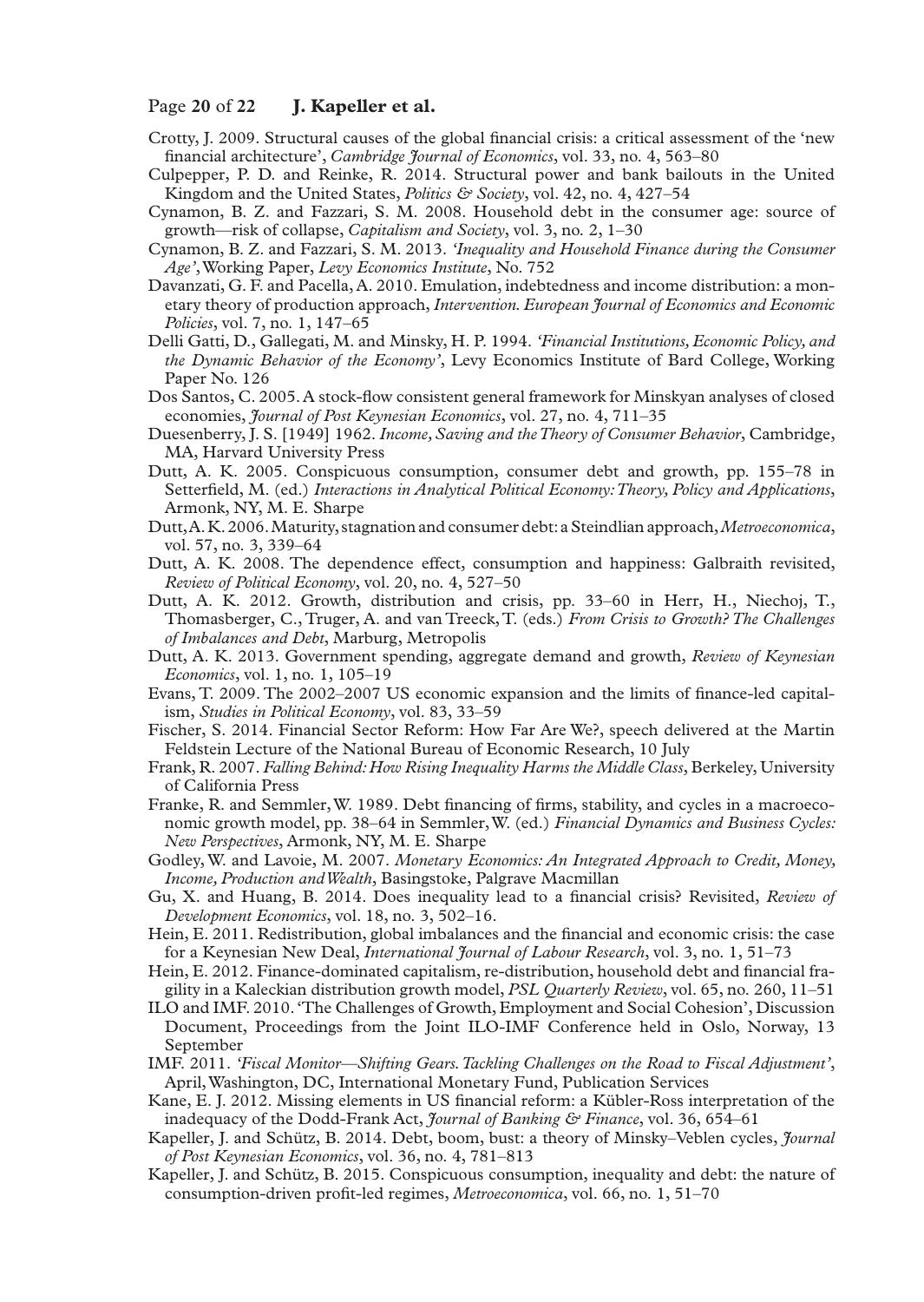- <span id="page-20-20"></span>Keen, S. 1995. Finance and economic breakdown: modeling Minsky's 'financial instability hypothesis, *Journal of Post Keynesian Economics*, vol. 17, no. 4, 607–35
- <span id="page-20-21"></span>Keen, S. 2013. A monetary Minsky model of the Great Moderation and the Great Recession, *Journal of Economic Behavior and Organization*, vol. 86, 221–35
- <span id="page-20-18"></span>Kitson, M., Martin, R. and Tyler, P. 2011. The geographies of austerity, *Cambridge Journal of Regions, Economy and Society*, vol. 4, 289–302
- <span id="page-20-1"></span>Konzelmann, S., Fovargue-Davies, M. and Schnyder, G. 2012. The faces of liberal capitalism: Anglo-Saxon banking systems in crisis, *Cambridge Journal of Economics*, vol. 36, 498–524
- <span id="page-20-9"></span>Krueger, D. and Perri, F. 2006. Does income inequality lead to consumption inequality? Evidence and theory, *Review of Economic Studies*, vo. 73, no. 1, 163–93
- <span id="page-20-5"></span>Kumhof, M. and Rancière, R. 2010. *'Inequality, Leverage and the Crisis'*, IMF Working Paper No. 10/268
- <span id="page-20-6"></span>Kumhof, M., Lebarz, C., Rancière, R., Richter, A. W. and Throckmorton, A. 2012. *'Income Inequality and Current Account Imbalances'*, IMF Working Paper No. 12/08
- <span id="page-20-19"></span>Lavoie, M. and Godley, W. 2002. Kaleckian models of growth in a coherent stock-flow monetary framework: a Kaldorian view, *Journal of Post Keynesian Economics*, vol. 24, no. 2, 277–311
- <span id="page-20-14"></span>Livingston, J. 2009. Their Great Depression and ours, *Challenge*, vol. 52, no. 3, 34–51
- <span id="page-20-27"></span>Mazzucato, M. 2014. *The Entrepreneurial State*, London, Anthem Press
- <span id="page-20-4"></span>McCulley, P. 2009. The shadow banking system and Hyman Minsky's economic journey, pp. 257–68 in Siegel, L. B. (ed.) *Insights into the Global Financial Crisis*, Charlottesville, VA, Research Foundation of CFA Institute
- <span id="page-20-22"></span>Meirelles, J. A. and Lima, G. T. 2006. Debt, financial fragility, and economic growth: a post Keynesian macromodel, *Journal of Post Keynesian Economics*, vol. 29, no. 1, 93–115
- <span id="page-20-2"></span>Minsky, H. P. 1986. *Stabilizing an Unstable Economy*, New Haven, CT, Yale University Press
- <span id="page-20-16"></span>Mishkin, F. S. 2011. Over the cliff: from subprime to the global financial crisis, *Journal of Economic Perspectives*, vol. 25, no. 1, 49–70
- <span id="page-20-10"></span>Neumark, D. and Postlewaite, A. 1998. Relative income concerns and the rise in married women's employment, *Journal of Public Economics*, vol. 70, 157–83
- <span id="page-20-24"></span>Palley, T. I. 1994. Debt, aggregate demand, and the business cycle: an analysis in the spirit of Kaldor and Minsky, *Journal of Post Keynesian Economics*, vol. 16, no. 3, 371–90
- <span id="page-20-25"></span>Palley, T. I. 1997. Endogenous money and the business cycle, *Journal of Economics*, vol. 65, no. 2, 133–49
- <span id="page-20-26"></span>Palley, T. I. 2010. The relative permanent income theory of consumption: a synthetic Keynes-Duesenberry-Friedman model, *Review of Political Economy*, vol. 22, no. 1, 41–56
- <span id="page-20-15"></span>Piketty, T. 2014. *Capital in the Twenty-First Century*, Cambridge, MA, Belknap Press of Harvard University Press
- <span id="page-20-11"></span>Pollin, R. 1988. The growth of U.S. household debt: demand-side influences, *Journal of Macroeconomics*, vol. 10, no. 2, 231–48
- <span id="page-20-12"></span>Pollin, R. 1990. *Deeper in Debt: The Changing Financial Conditions of U.S. Households*, Washington, DC, Economic Policy Institute
- <span id="page-20-17"></span>Pollin, R. 2012. US government deficits and debt amid the Great Recession: what the evidence shows, *Cambridge Journal of Economics*, vol. 36, 161–87
- <span id="page-20-28"></span>Quaglia, L. 2013. Financial regulation and supervision in the European Union after the crisis, *Journal of Economic Policy Reform*, vol. 16, no. 1, 17–30
- <span id="page-20-7"></span>Rajan, R. G. 2010. *Fault Lines: How Hidden Fractures Still Threaten the World Economy*, Princeton, NJ, Princeton University Press
- <span id="page-20-8"></span>Reich, R. B. 2011. *Aftershock: The Next Economy and America's Future*, New York, Vintage Books
- <span id="page-20-29"></span>Schäfer, A., Schnabel, I. and Weder di Mauro, B. 2015. Financial sector reform after the subprime crisis: has anything happened?, *Review of Finance*, doi: 10.1093/rof/rfu0555
- <span id="page-20-13"></span>Schor, J. B. 1998. *The Overspent American: Why We Want What We Don't Need*, Basic Books, New York
- <span id="page-20-3"></span>Schularick, M. and Taylor, A. M. 2012. Credit booms gone bust: monetary policy, leverage cycles, and financial crises, 1870–2008, *American Economic Review*, vol. 201, no. 2, 1029–61
- <span id="page-20-0"></span>Shambough, J. C. 2012. The euro's three crises, *Brookings Papers on Economic Activity*, *Spring*, 157–211
- <span id="page-20-23"></span>Skott, P. 1994. On the modelling of systemic financial fragility, pp. 46–76 in Dutt, A. K. (ed.) *New Directions in Analytical Political Economy*, Aldershot, Edward Elgar